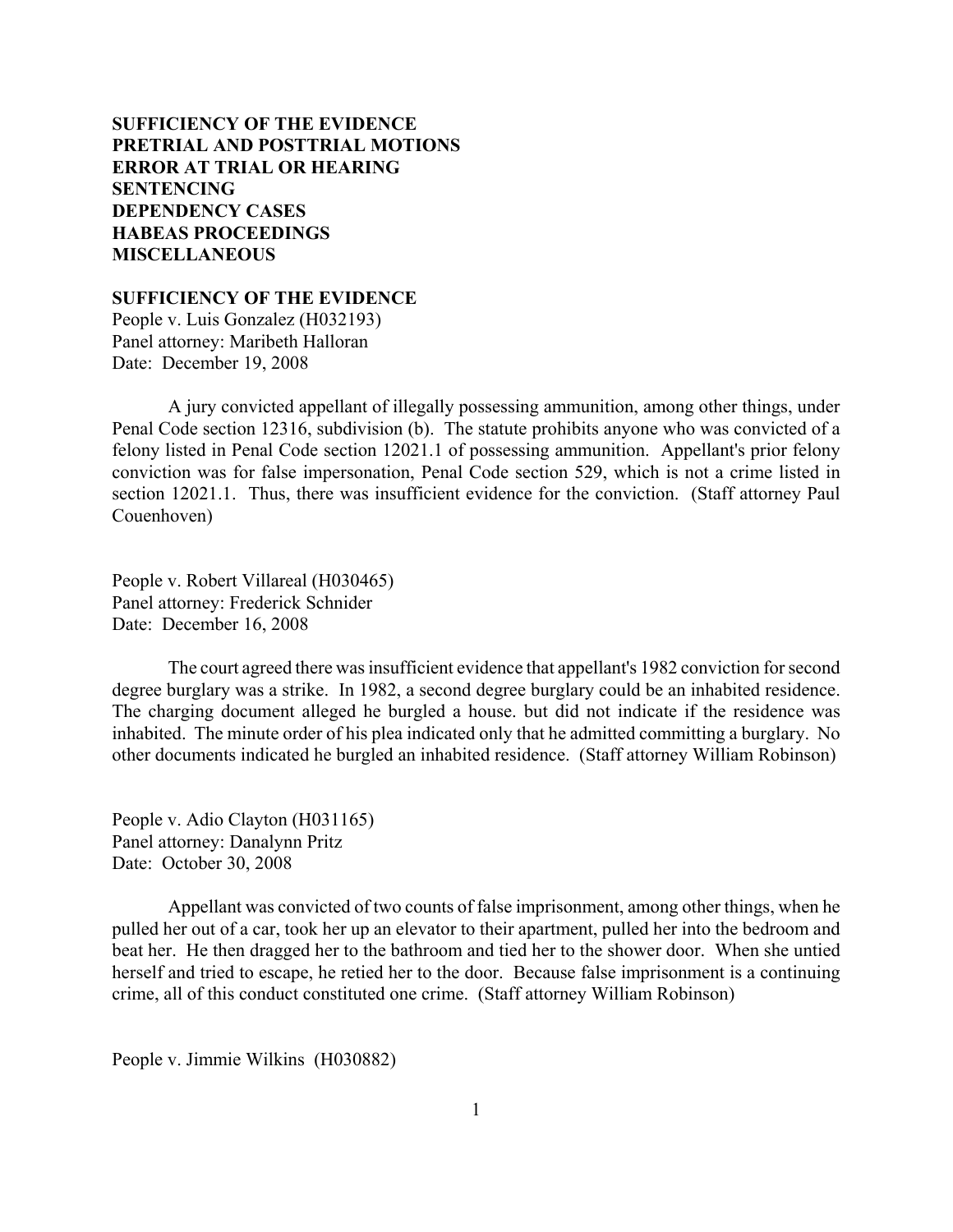Panel attorney: Laura Pedicini Date: August 28, 2008

Appellant deposited a bogus check. The bank did not honor the check. It wanted to charge him \$8.50 for a rejected check, but there was no money in the account. The court of appeal agreed there was insufficient evidence of theft from the transaction because appellant never possessed any money and the bank was not actually missing any money. (Staff attorney Dallas Sacher)

People v. Salee Mohammed (H030980) Panel attorney: Jill Fordyce Date: May 2, 2008

Appellant was released on her own recognizance on a felony, but the court failed to have her sign the proper paperwork required by Penal Code section 1318. When she failed to appear, she was charged with felony failure to appear, though the underlying felony was dismissed. In a published decision, the court of appeal held that because she did not sign the statutory required promise to appear, there was insufficient evidence to convict her of failing to appeal. (Staff attorney Michael Kresser)

People v. Samuel Banderos (H031242) Panel attorney: Syra Kosofsky Date: April 30, 2008

There was insufficient evidence of domestic violence when the victim's injury consisted of a sore back with no bruising or abrasions. (Staff attorney Lori Quick)

People v. Rudolfo Bergara (H030747) Panel attorney: Danalynn Pritz Date: March 20, 2008

Appellant was tried for distributing Ecstacy. He stipulated he knew what methamphetamine was, but there was otherwise no evidence he knew what Ecstacy was. Since an element of the offense was that the defendant know the nature of the substance, there was insufficient evidence to convict him of distributing Ecstacy. (Staff attorney William Robinson)

People v. Mario Trujillo (H030321) Staff attorney: Jonathan Grossman Date: January 17, 2008

A gun was found in appellant's bedroom. The serial number was obliterated. He was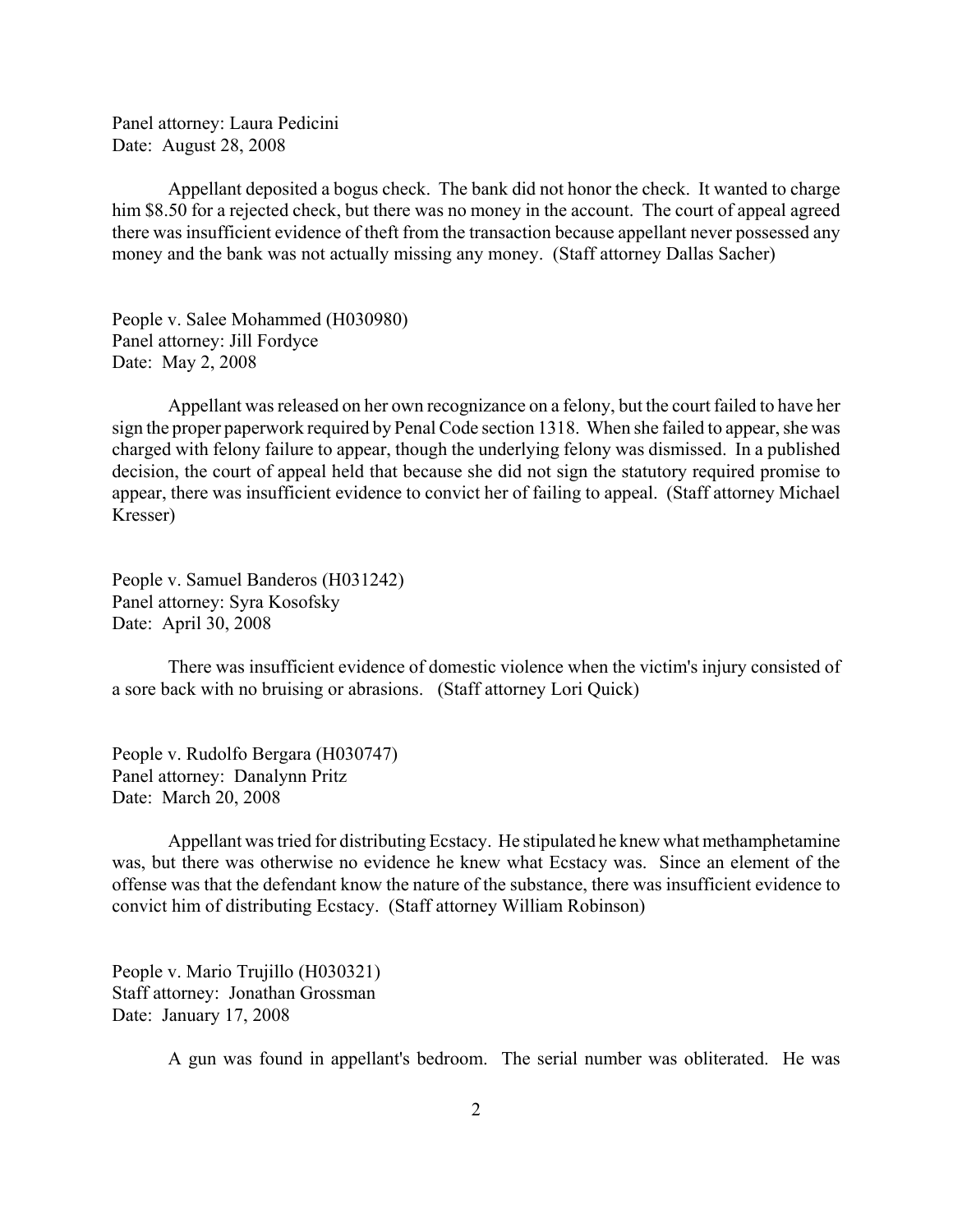<span id="page-2-0"></span>charged with obliterating the serial number, but there was no evidence he had a role in obliterating the serial number. He was convicted after the jury was instructed that it may presume that if he possessed the gun, he obliterated the serial number. The Attorney General's Office conceded the instruction created an improper mandatory presumption and there was insufficient evidence to support the conviction.

#### **PRETRIAL AND POSTTRIAL MOTIONS**

People v. Douglas Peters (H030838) Panel attorney: John Dwyer Date: June 20, 2008

A *Pitchess* hearing was held in camera. Appellate asked the court of appeal to review the sealed record to determine if the trial court abused its discretion in denying discovery. The sealed record included the reporter's transcript of the in camera hearing but not the material the court reviewed. The court remanded the matter for the court to hold an in camera hearing, specify what records were reviewed, and make copies of the records for appellate review. (Staff attorney Paul Couenhoven)

People v. David Ortiz (H031493) Panel attorney: Trina Chatterjee Date: June 5, 2008

The court of appeal reviewed the in camera record of a *Pitchess* hearing and reversed for a new hearing. (Staff attorney Vicki Firstman)

People v. Jessie Herrera (H032172) Staff attorney: Paul Couenhoven Date: April 9, 2008

Appellant pled to a robbery for five years. After he pled but before sentencing he requested a *Marsden* hearing, The court of appeal held the failure to hold the hearing was error and remanded the matter for the hearing.

People v. Raul Leal (H031174) Panel attorney: Jonathan Berger Date: February 28, 2008

Police came to appellant's house to serve a misdemeanor arrest warrant. They had learned allegations that he was involved with gangs and possessed a gun and drugs. After officers announced their presence, it took them about 45 minutes to get appellant to open the front door.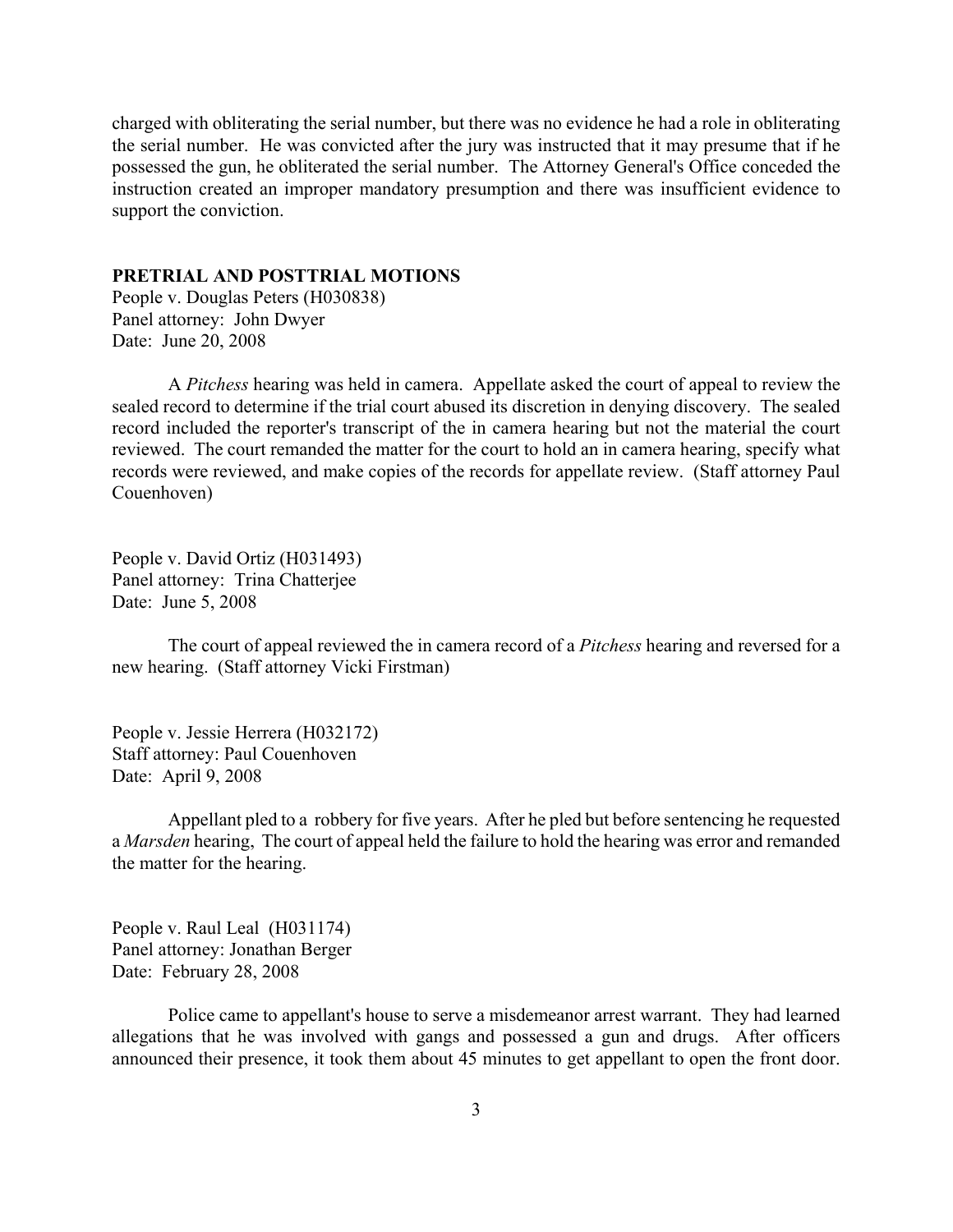<span id="page-3-0"></span>When he did, he stood at the threshold until the officers convinced him to step outside. Once outside, he was arrested and placed in the back of a police car. Police made a quick "sweep" of the home and ascertained no one was inside. They then searched the area around the threshold where appellant was standing just before he was arrested. They found under some clothing a loaded handgun with the serial number obliterated. The superior court denied the motion to suppress, relying on some federal cases that permitted such an arrest incident to arrest. In a published decision, the court of appeal disagreed. With no one else present in the home and appellant secured in the back of the police car for several minutes, the police search of the area where he was before he was arrested was not incident to the arrest. Review was granted. (Staff attorney Dallas Sacher)

#### **ERROR AT TRIAL OR HEARING**

People v. Lorenzo Arteaga (H031585) Date: December 30, 2008 Panel attorney: Rudy Kraft

The district attorney failed to file an MDO recommitment petition before the older commitment expired. The court of appeal agreed the trial court lacked jurisdiction and reversed the judgment of recommitment. (Staff attorney Jonathan Grossman)

People v. Pedro Gomez (H031770) Panel attorney: Joy Maulitz Date: November 12, 2008

Appellant was charged with solicitation to dissuade a witness with force or violence. The jury was instructed on solicitation and the target offense of dissuading a witness. It was not instructed on the target offense of dissuading a witness with force or violence. Because there was a serious question of fact whether there was a solicitation to use force or violence in the solicitation to dissuade a witness, the conviction was reversed. (Staff attorney Jonathan Grossman) People v. Brandon Shawhan (H032127) Panel attorney: Patricia Lai Date: October 21, 2008

Appellant was convicted at trial of damaging shopping carts and tarps that covered them at night, among other things. A witness testified that she received a quote that it would cost \$1000 to replace the tarp, despite a hearsay objection. The court agreed the quote was hearsay and without the testimony there was insufficient evidence of the amount of the damage to convict appellant of felony vandalism. (Staff attorney Paul Couenhoven)

People v. Shane Walton (H032332) Staff attorney: William Robinson Date: September 30, 2008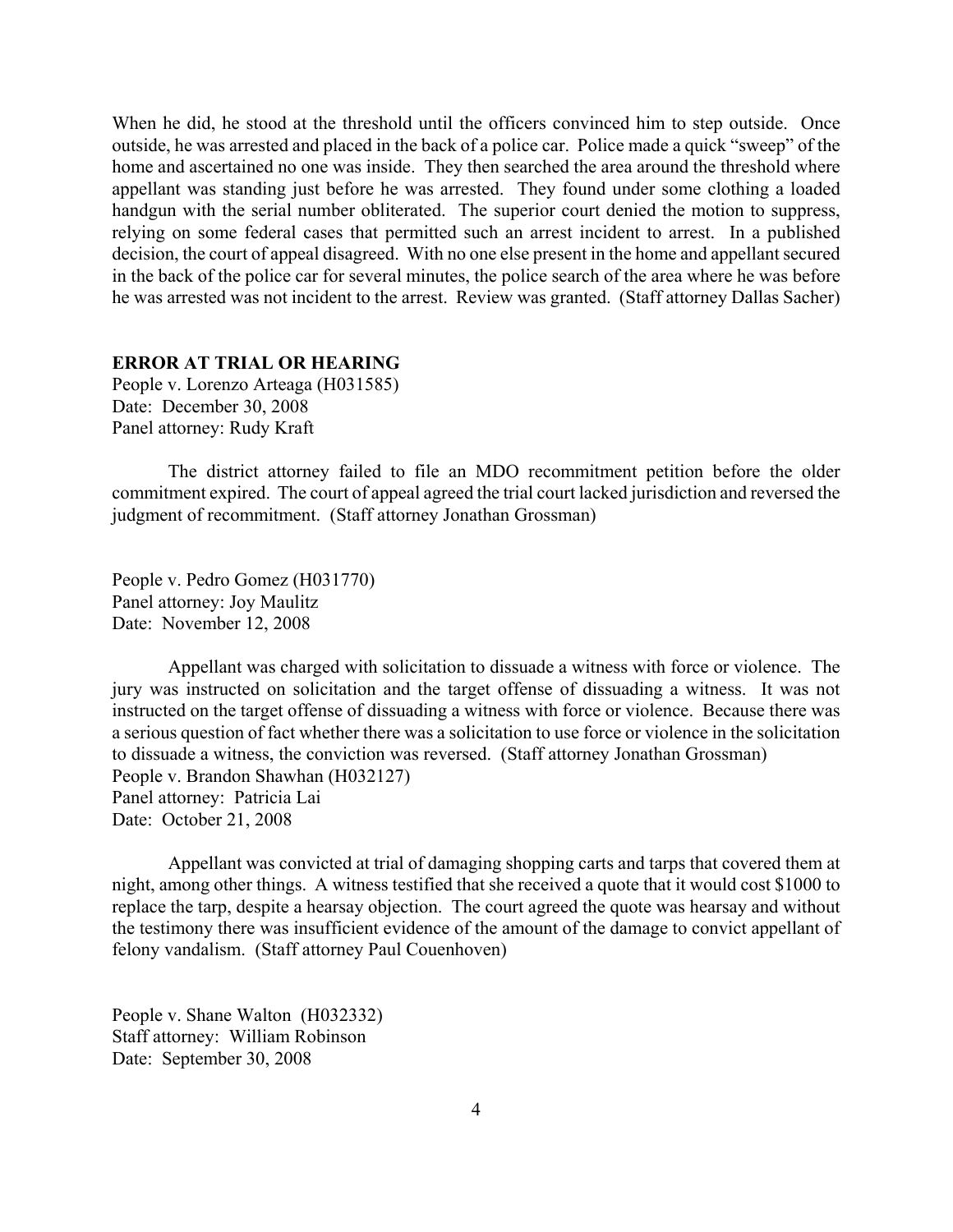Appellant was on probation and was found to be carrying a kubaton. A kubaton is a small, hollow, metal cylinder typically used to conceal a weapon. In this case, a three inch blade is revealed if one unscrews the top to the kubaton. He said he used it for landscaping, not as a weapon. He was accused of violating probation for possessing a concealed dirk or dagger. After being found in violation, he was sentenced to serve three years in prison. On appeal, the attorney general conceded appellant did not possess a dirk or dagger which is defined as a stabbing instrument available for ready use. Because the blade to the kubaton can be revealed only after manipulating the kubaton and unscrewing the top, it was not available for ready use. The court of appeal decided that, although his probation was also violated for other reasons, the court focused on the kubaton for revoking probation. Therefore, he was entitled to a new sentencing hearing.

People v. Ocie Houston (H031162) Panel attorney: David Mann Date: September 30, 2008

Appellant was convicted of felony assault and misdemeanor assault. The misdemeanor assault convictions must be dismissed because they are lesser included offenses. (Staff attorney Lori Quick)

People v. Francisco Dominguez (H031795) Panel attorney: Patricia Lai Date: September 10, 2008

Appellant was charged with one count of auto theft on or about and between October 16 and 18, 2006. According to the preliminary hearing testimony, appellant was working on a certain Toyota and returned it to the owner. Later, the owner found his Toyota missing, and appellant was arrested two days later driving the car. At trial, the owner also testified that appellant drove the car on October 9, 2006 without permission and returned it later that day. The court granted the prosecution's motion, over appellant's objection, to amend the information to include October 9. The jury convicted appellant. The court of appeal agreed in a published opinion that court lacked authority to amend the information to add an incident that was not supported by the preliminary hearing transcript. It found that trial without adequate notice of the charges required reversal. (Staff attorney Dallas Sacher)

People v. Soto (H03075) Panel attorney: Heather McKay Date: September 9, 2008

Appellant was charged with lewd conduct on a minor under the age of 14 years by force, violence, duress, menace. or fear. The court instructed the jury that consent is not a defense. Since consent is relevant to whether there was force or duress, and this was a central issue at trial, the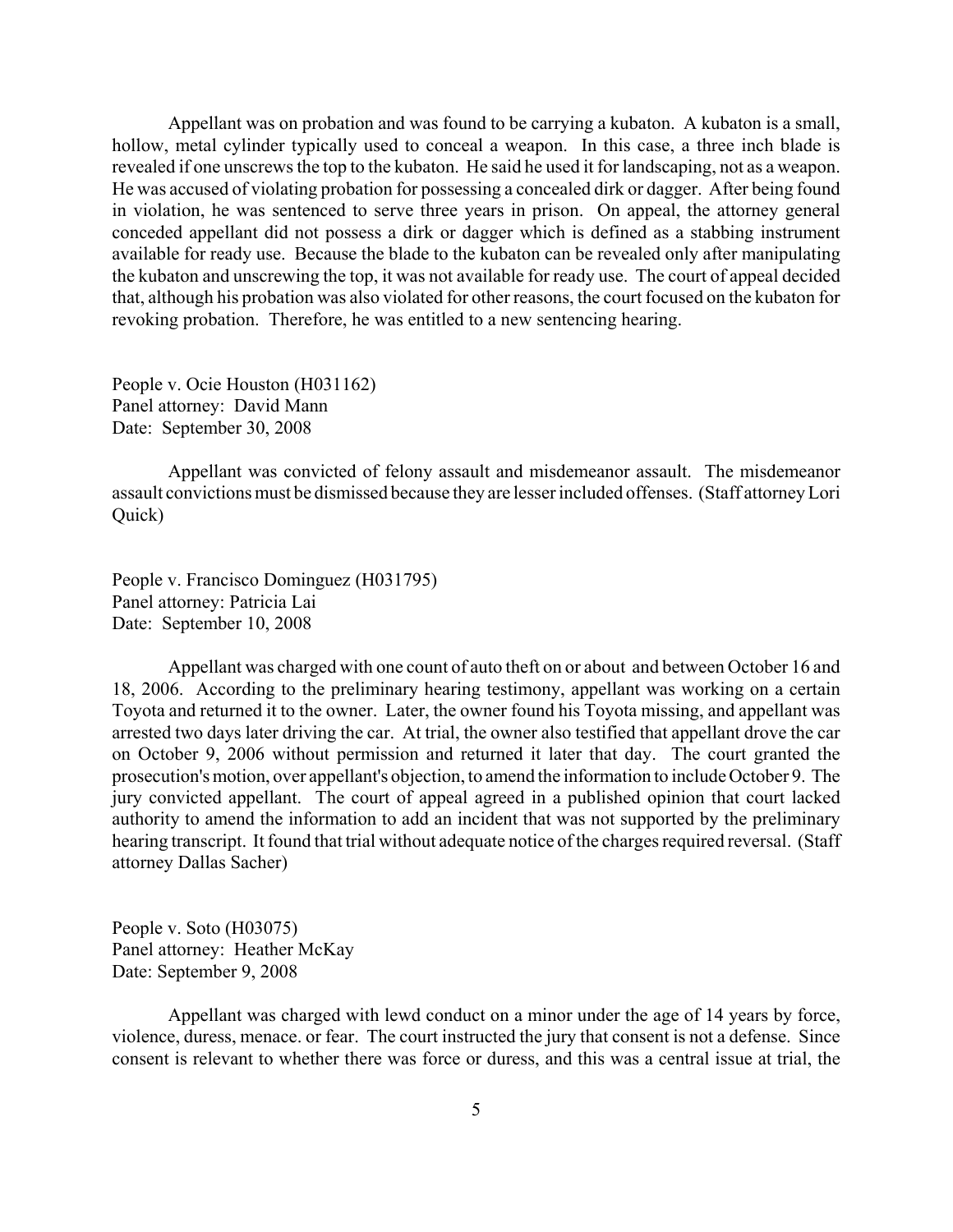instruction constituted prejudicial error. Further, the prosecutor conducted misconduct when she was told not to mention appellant's admissions in opening statement because the court was considering whether to exclude them (and later decided to exclude them), but the prosecutor mentioned the admissions nonetheless. (Staff attorney William Robinson)

People v. Jeffrey Herberger (H031835) Panel attorney: Michael Thorman Date: August 21, 2008

A police officer was following a car and asked for a registration check. He learned the car was not reported stolen, and it was registered to a person with a Vietnamese name. The driver (appellant) pulled over and parked on his own, and the officer noticed appellant to be Caucasian. The officer stopped, stepped out of his car, and approached appellant who had already stepped out of his car. The officer asked for appellant's identification which he supplied. The officer ran a warrant check and learned there was a warrant for appellant's arrest. He was arrested; the identification was never returned. The officer later learned the steering wheel was punched, and appellant was charged with auto theft and driving with a suspended license. He moved to suppress the evidence, and the superior court granted the motion. After the charges were dismissed, the prosecution appealed. The court of appeal affirmed the granting of the suppression motion. It held there was a consensual encounter when the officer walked up to appellant, but there was a detention when the officer took his driver's license and would not return it. There was no reasonable cause to believe appellant might have committed crime merely because he was Caucasian and the car was registered to someone with a Vietnamese name. (Staff attorney Michael Kresser)

People v. Salvador Alvarado (H030684) Panel attorney: Spencer Davis Date: August 1, 2008

Appellant was convicted of burglary. The information was filed more than three years after the incident, but it was possible an arrest warrant was issued before the statute of limitations expired. The court of appeal reversed the conviction for purposes of holding a hearing to determine if the information was filed within the statute of limitations. (Staff attorney Lori Quick)

People v. Robinson (H031874), People v. Stephens (H031890), People v. Longhorne (H031887), People v. Norris (H031918), People v. Robledo (H031879) Panel attorney: Jean Matulis Date: August 14, 2008

The retroactive imposition of an indeterminate commitment under the Sexually Violent Predators Act without trial was unlawful. (Staff attorney Jonathan Grossman)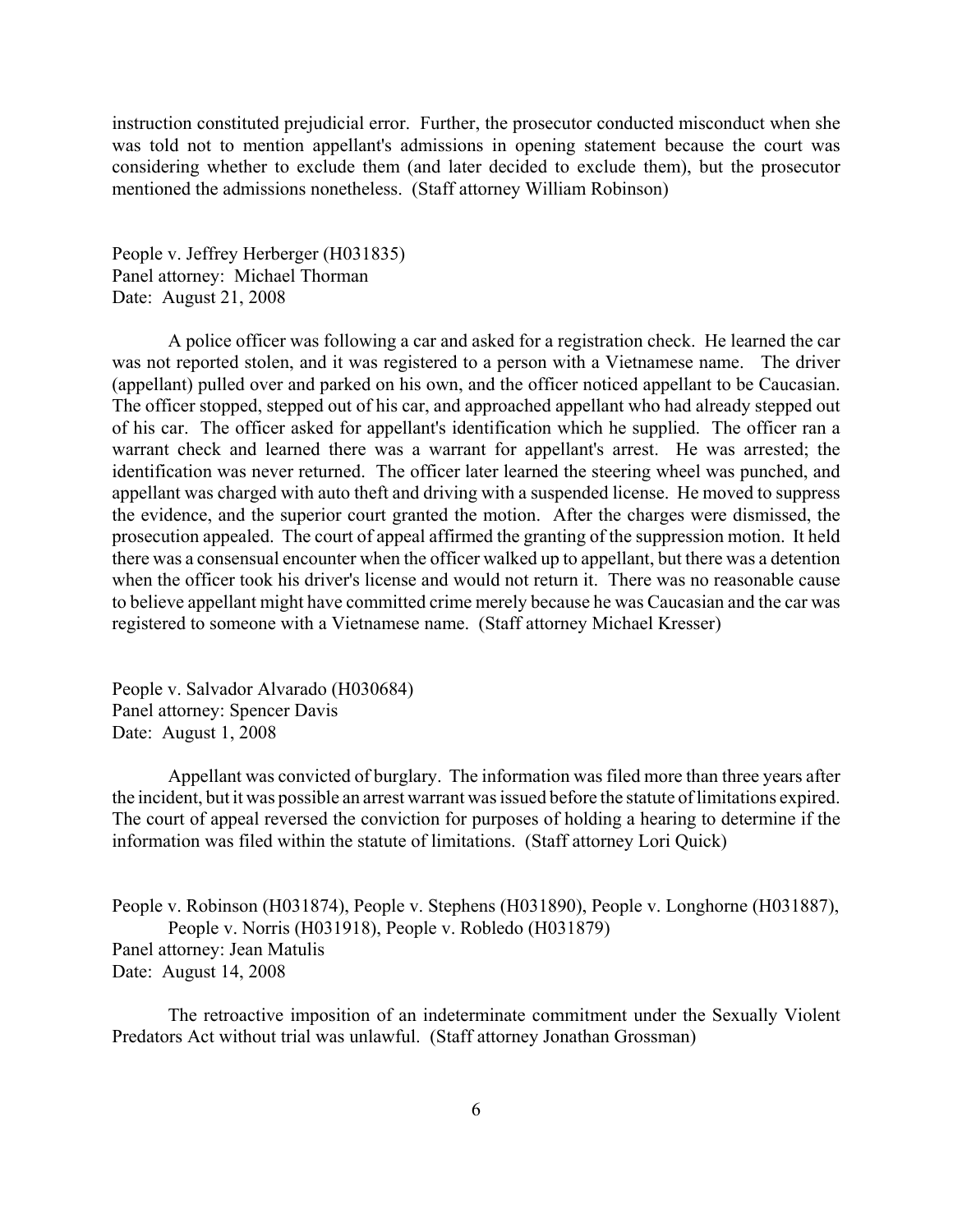People v. Burgess (H031870), People v. Rotroff (H031851), People v. Sanchez (H031856), People v. Vasquez (H031864) Panel attorney: Gordon Scott Date: July 10, 2008

The superior court's order retroactively modifying a two year commitment under the SVP Act to be an indeterminate term was unlawful. (Staff attorney Jonathan Grossman)

In re Randy L. (H032450) Panel attorney: Julie Schumer Date: July 7, 2008

Appellant admitted brandishing a firearm. When the court took his admission, it failed to advise him of his right to confront witnesses and to compel the attendance of witnesses. The court of appeal reversed the judgment, holding that the failure to properly advise him of his rights to a trial was prejudicial error in this case. (Staff attorney Lori Quick)

People v. Terry Troglin (H031861), Christopher Hubbart (H031896), Dean Pacini (H031873) Panel attorney: Jennifer Mannix Date: June 25, 2008

The superior court's order retroactively modifying a two year commitment under the SVP Act to be an indeterminate term was unlawful. (Staff attorney Jonathan Grossman)

Bruce Gordon (H031837) Panel attorney: Jennifer Mannix Date: June 24, 2008

The superior court's order retroactively modifying a two year commitment under the SVP Act to be an indeterminate term was unlawful. (Staff attorney Jonathan Grossman)

People v. Ronald Rose (H031855) Panel attorney: Danalynn Pritz Date: June 13, 2008

The superior court's order retroactively modifying a two year commitment under the SVP Act to be an indeterminate term was unlawful. (Staff attorney Jonathan Grossman)

People v. Fraser; People v. Lopez; People v. Starrett; People v. Wallace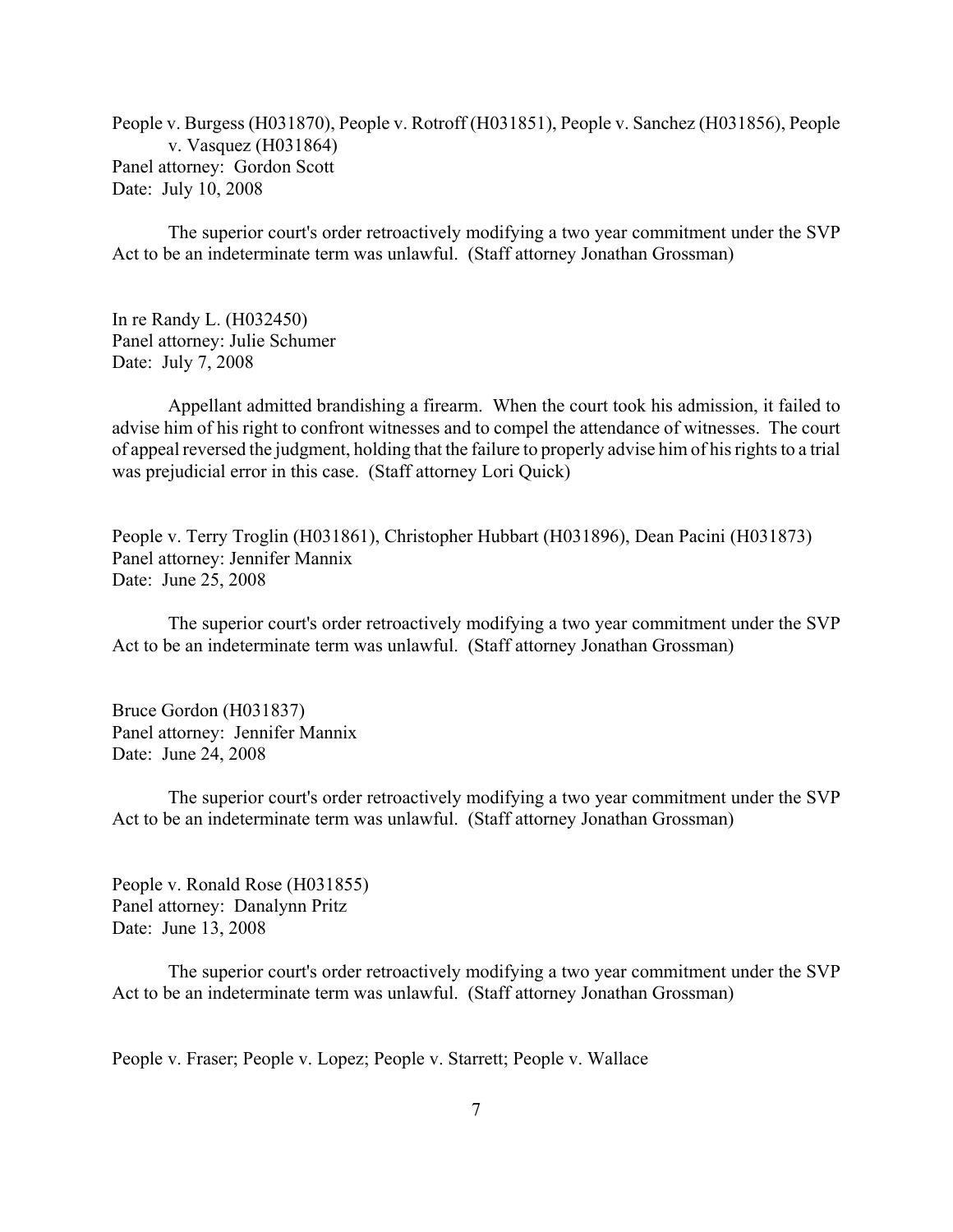(H031842, H031867, H031860, H031868) Staff attorney: Jennifer Mannix Date: June 11, 2008

The superior court's order retroactively modifying a two year commitment under the SVP Act to be an indeterminate term was unlawful. (Staff attorney Jonathan Grossman)

People v. Francisco Torres (H031998) Staff attorney: Paul Couenhoven Date: June 10, 2008

Appellant's probation officer participated in a search of appellant's home. The officer asked appellant's brother which room was his, and the brother pointed to a particular room where drugs were found. Appellant's probation was revoked based solely on the testimony of the probation officer. The court of appeal reversed because the brother's indication of which room was appellant's was hearsay and there was not good cause for not presenting him as a witness at the violation of probation hearing.

People v. Martinez (H032281) Panel attorney: Alfons Wagner Date: June 6, 2008

As the Monterey County District Attorney's Office conceded on appeal, the superior court's order retroactively modifying a two year commitment under the SVP Act to be an indeterminate term was unlawful. (Staff attorney Jonathan Grossman)

People v. Robert Segura (H031871) Panel attorney: Jean Matulis Date: June 5, 2008

The superior court's order retroactively modifying a two year commitment under the SVP Act to be an indeterminate term was unlawful. This was especially true in this case where the initial judgment of commitment was recently reversed. (Staff attorney Jonathan Grossman)

People v. Magana (H030453) Panel attorneys: Carlo Andreani and Matthew Wilson Date: June 3, 2008

Luis Magana was beat up by Garcia and told his son, Richard Magana, about it. Richard went to Garcia and a confrontation started resulting in Richard stabbing Garcia. The prosecution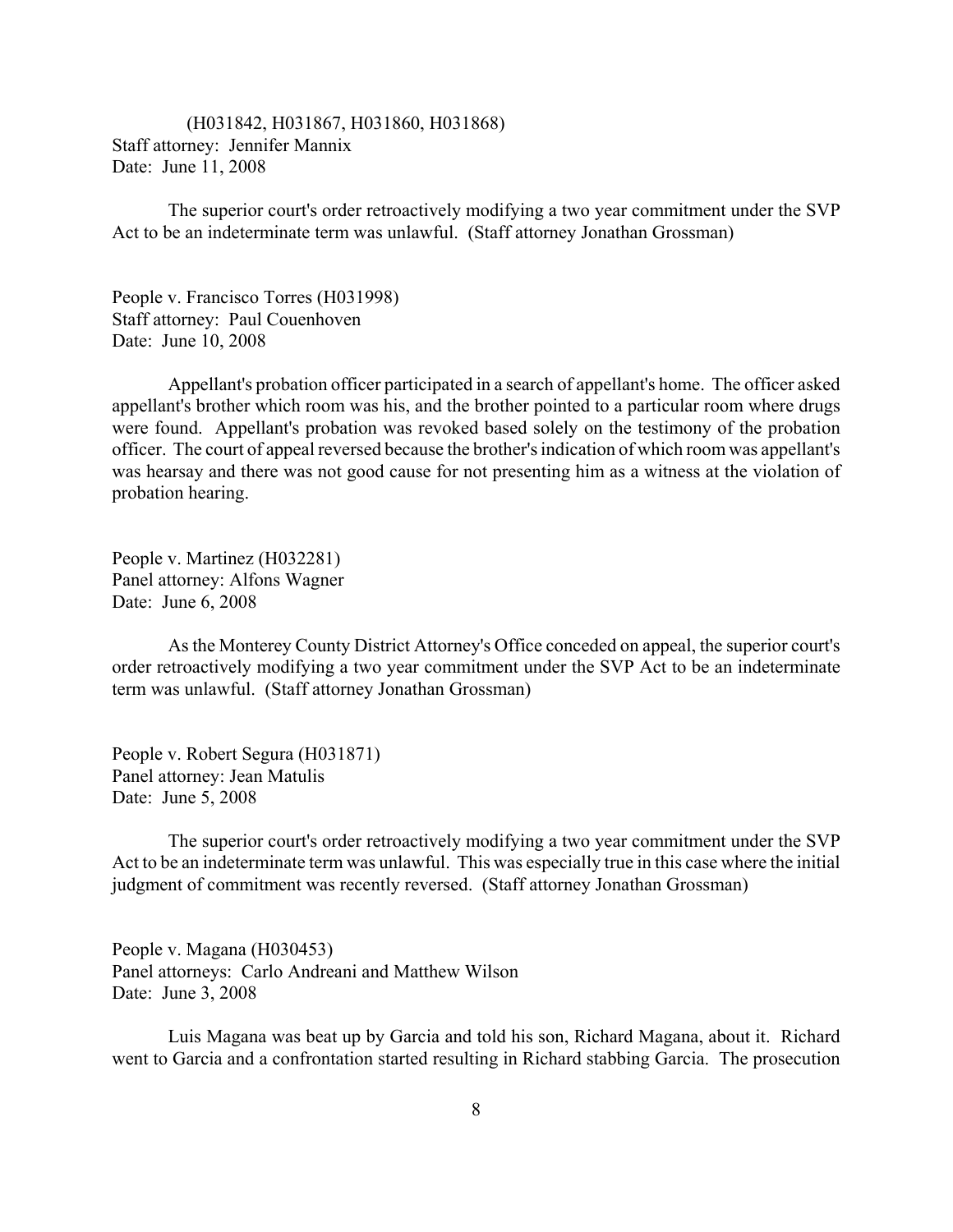theory was that Richard was guilty of first degree murder and Luis was also guilty as an aider and abettor. The defense alleged defense of others. The jury convicted Richard of voluntary manslaughter and Luis of aggravated assault. The jury asked if antecedent threats against the father could justify a quicker response by Richard. The answer is yes, but the court read the same confusing form instruction instead. The error required reversal. (Staff attorney Dallas Sacher)

People v. Michael Marchese (H031994) Panel attorney: Rudolph Kraft Date: May 29, 2008

Appellant was found not guilty by reason of insanity. The government petitioned to extend his commitment which appellant opposed. Midway through the jury trial on the extension petition, defense counsel, over appellant's objection, waived jury and requested that the commitment be extended. The court obliged. Appellant argued on appeal the loss of the contested hearing violated due process, which the government conceded. The court of appeal agreed. (Staff attorney Michael Kresser)

People v. Howard; People v. Soque (H031609, H031651) Staff attorney: Jonathan Grossman Date: May 29, 2008

The superior court's order retroactively modifying a two year commitment under the SVP Act to be an indeterminate term was unlawful.

People v. Uribe (H030630) Panel attorney: David Martin Date: April 24, 2008

Appellant was convicted of raping his teenage granddaughter, though the granddaughter later retracted her allegations. The physician assistant who performed the SART examination, Mary Ritter, testified that apparent injuries to the victim's hymen showed penetrating trauma. Three photographs from the examination had been disclosed to the defense. Based on examining the photographs, a defense expert said there was no evidence of penetrating trauma. A second prosecution expert testified that some of the photographs were consistent with penetration while the quality of the other made it impossible to draw any conclusion. It was later learned that the examination had been videotaped. According to the defense expert, the videotape more clearly showed a lack of penetrating trauma. The prosecution argued in the trial court that the videotape was not exculpatory because the defense expert was not credible, it was not suppressed by the prosecution because the SART examiners are not part of the prosecution team, and the evidence was not material. The court of appeal disagreed. Among other things, the SART exams are done exclusively for law enforcement purposes, not treatment, and are regulated by statutes in the Penal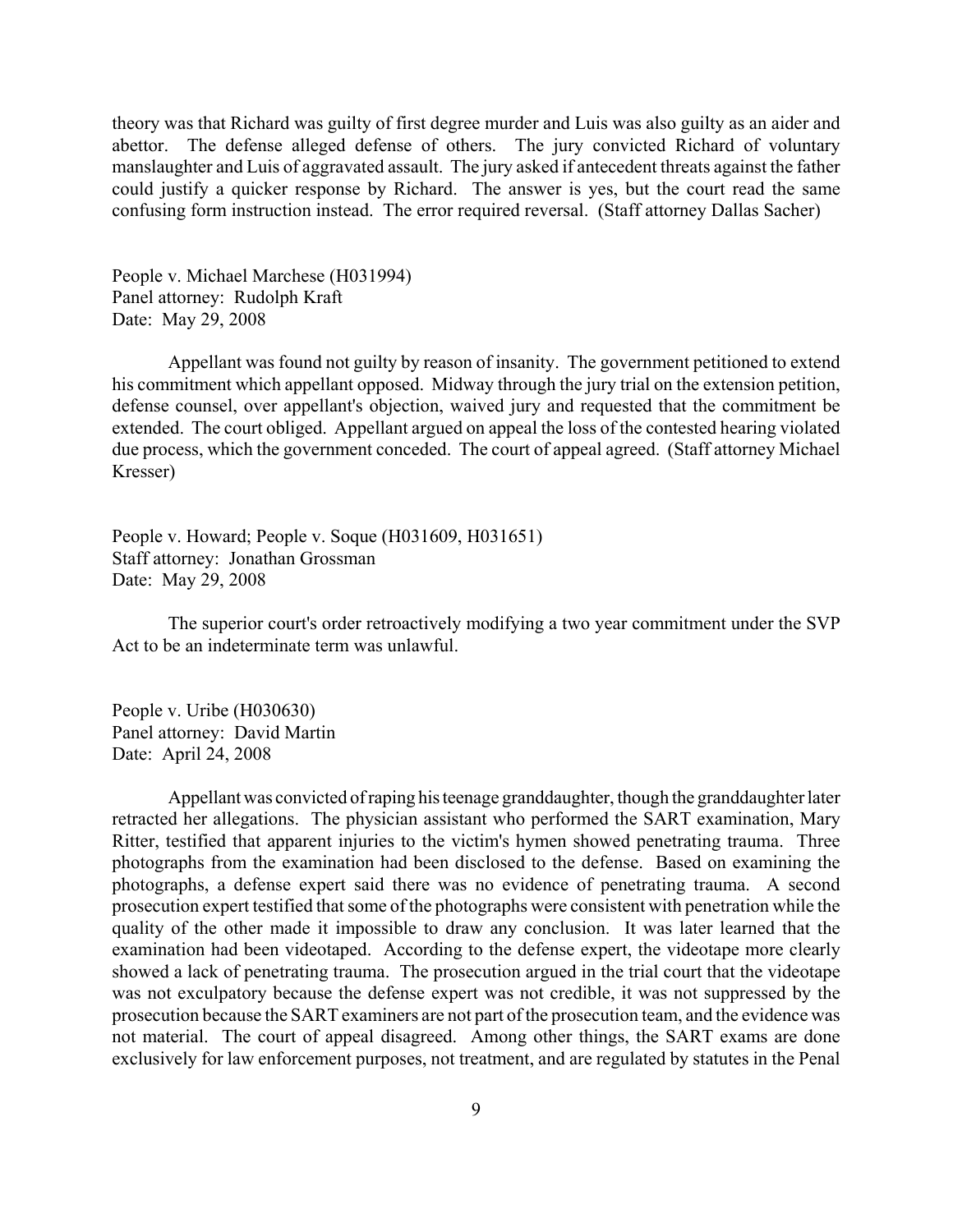Code. (Staff attorney Vicki Firstman)

People v. Litmon (H031348) Panel attorney: Alfons Wagner Date: April 23, 2008

Appellant was committed as a sexually violent predator for a two year term in 2000. In 2002, a petition was filed to extend the commitment two more years. Due to delays, it was consolidated with another petition in 2004. The court of appeal later decided in a published decision that delaying trial on the first extension petition to consolidate it with the second one was error. On remand, he had a trial on the first petition in 2005 and was found to qualify for a commitment until 2004. The second petition was consolidated with a third petition filed in 2006. Trial was held which ended with a hung jury. In April 2006, the court scheduled retrial for January 2007 because of heavy case loads by the court and counsel; further, there were problems in arranging the attendance of government witnesses. Appellant moved to dismiss for lack of a speedy trial in violation of due process. The motion was denied. Before he can have a new trial, the SVP Act was amended to make commitments last for life instead of two years. The government argued the amendment made the existing commitment indeterminate without the need of a new trial. The court agreed. The court of appeal reversed in a published decision. It held the amendments to the SVP Act did not apply retroactively, and the denial of a speedy trial violated due process and required dismissal of the petitions. (Staff attorneys William Robinson, Jonathan Grossman)

People v. J.B. (H031260) Panel attorney: Danalynn Pritz Date: March 28, 2008

Appellant was convicted of posing a minor for pornography based on several photographs, some of which were taken when the minor was unconscious. The court of appeal concluded that Penal Code section 311.4, subdivision (c) requires the minor's active participation, disagreeing with People v. Hobbs (2007) 152 Cal.App.4th 1. Since the prosecution relied on an invalid legal theory, the conviction must be reversed. (Staff attorney William Robinson)

People v. Robert Segura (H030416) Panel attorney: Jean Matulis Date: March 14, 2008

In an SVP proceeding, defense counsel provided discovery on its expert witness a few days after the statutory deadline. The prosecution moved to exclude the defense expert for the late discovery, though there was no showing of prejudice. The prosecution also was late in presenting its discovery on the government experts, but it argued the discovery statute did not apply to the prosecution because the witnesses belonged to the government, not necessarily the prosecution. The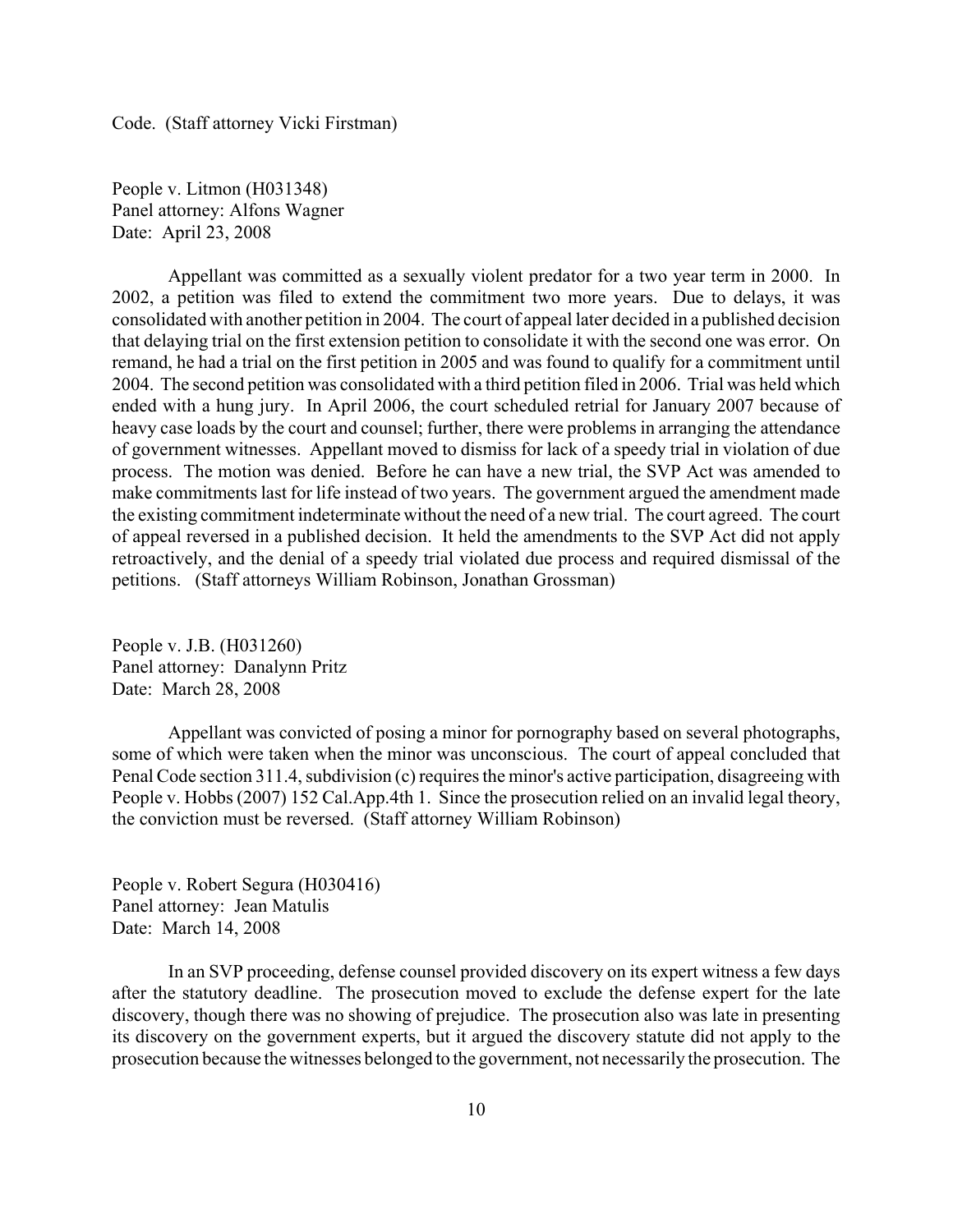superior court granted the prosecution's arguments. The court of appeal reversed. The discovery statute did require the government to provide timely information on the government witnesses, and it violated due process to exclude the defense case without a showing of prejudice while permitting the government witnesses to testify without compliance with the discovery rules. (Staff attorney Dallas Sacher)

People v. George Whaley (H031647) Staff attorney: Jonathan Grossman Date: March 3, 2008

Appellant was committed under the Sexually Violent Predator law in 1999 for a two year term. He was recommitted in 2001 and 2003. A petition was filed in 2005 to recommit him again. While the petition was pending, the SVP Act was amended in 2006 to state that an SVP commitment should be an indeterminate term. The District Attorney's Office moved that the court apply the amendment retroactively and declare that appellant's 1999 initial commitment has been automatically committed to be an indeterminate term. The court granted the motion. In a published decision, the court of appeal reversed. It concluded that the statutory language and legislative history did not support a conclusion that the amendment was intended to be applied retroactively.

People v. William Olsen (H031692) Panel attorney: R. Charles Johnson Date: March 3, 2008

Consistent with the holding in *People v. Whaley*, the court reversed the decision of the superior court retroactively modifying appellant's initial SVP commitment to be an indeterminate term. (Panel attorney Paul Couenhoven)

People v. Greg McDaniel (H029860) Panel attorney: Edward Mahler Date: January 31, 2008

Appellant was accused of assault by a prisoner on a non-prisoner. He was shackled at the jury trial without a showing of individual need. In a published decision, the court of appeal reversed. (Staff attorney William Robinson)

People v. Gary Story (H030020) Panel attorney: J. Frank McCabe Date: January 15, 2008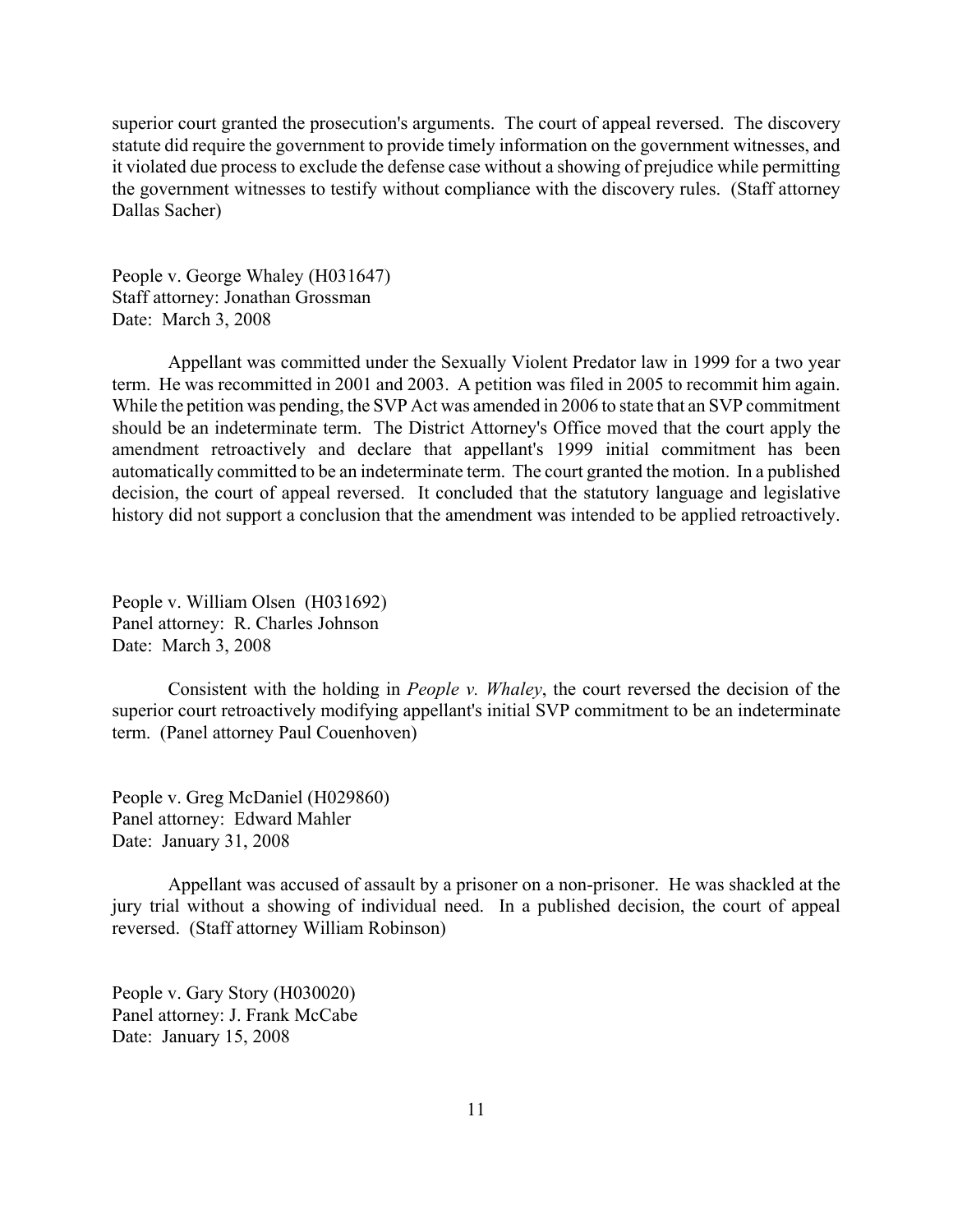<span id="page-11-0"></span>Betty Vickers was raped and murdered on October 22, 1976. Appellant was charged in 2005 with the murder. At trial, the prosecution relied on evidence of other sexual conduct under Evidence Code sections 1101 and 1108. The court of appeal reversed, holding section 1108 did not apply to non-sex crimes, even if there was a rape felony murder theory. Further, the evidence was not admissible under Evidence Code section 1101 or 352. Review was granted. (Staff attorney Vicki Firstman)

People v. Benny Perez (H031212) Panel attorney: Peter Meadow Date: January 10, 2008

The court of appeal reversed because appellant admitted he suffered prior drug trafficking convictions without a *Boykin-Tahl* advisement. (Staff attorney Paul Couenhoven)

## **SENTENCING**

People v. Jennifer Logan (H032531) Panel attorney: Ann White Date: December 31, 2008

After appellant's motion to suppress evidence was denied, she pled no contest to possessing methamphetamine. She was placed on probation on condition, among other things, that she pay a drug program fee and other fines. She was also order to pay \$300 in attorney fees. The court of appeal affirmed the denial of the motion to suppress evidence, but it agreed there was insufficient evidence appellant had the ability to pay the drug program fee and attorney fees. It also agreed that the penalty assessments were excessive. (Staff attorney Lori Quick)

People v. Arlene Kong (H032298) Date: December 30, 2008 Panel attorney: Julia Freis

The court ordered as a condition of probation that appellant take all prescribed medication. The court of appeal concluded there was sufficient evidence that she suffered from mental illness to justify the order, but agreed the order was overbroad and vague because, on the face of it, the order required her to take prescribed medication wholly unrelated to mental illness. It narrowed the order to pertain only to the treatment of mental illness. (Staff attorney Jonathan Grossman)

People v. Anthony Detro (H032871) Panel attorney: Syda Kosofsky Date: December 23, 2008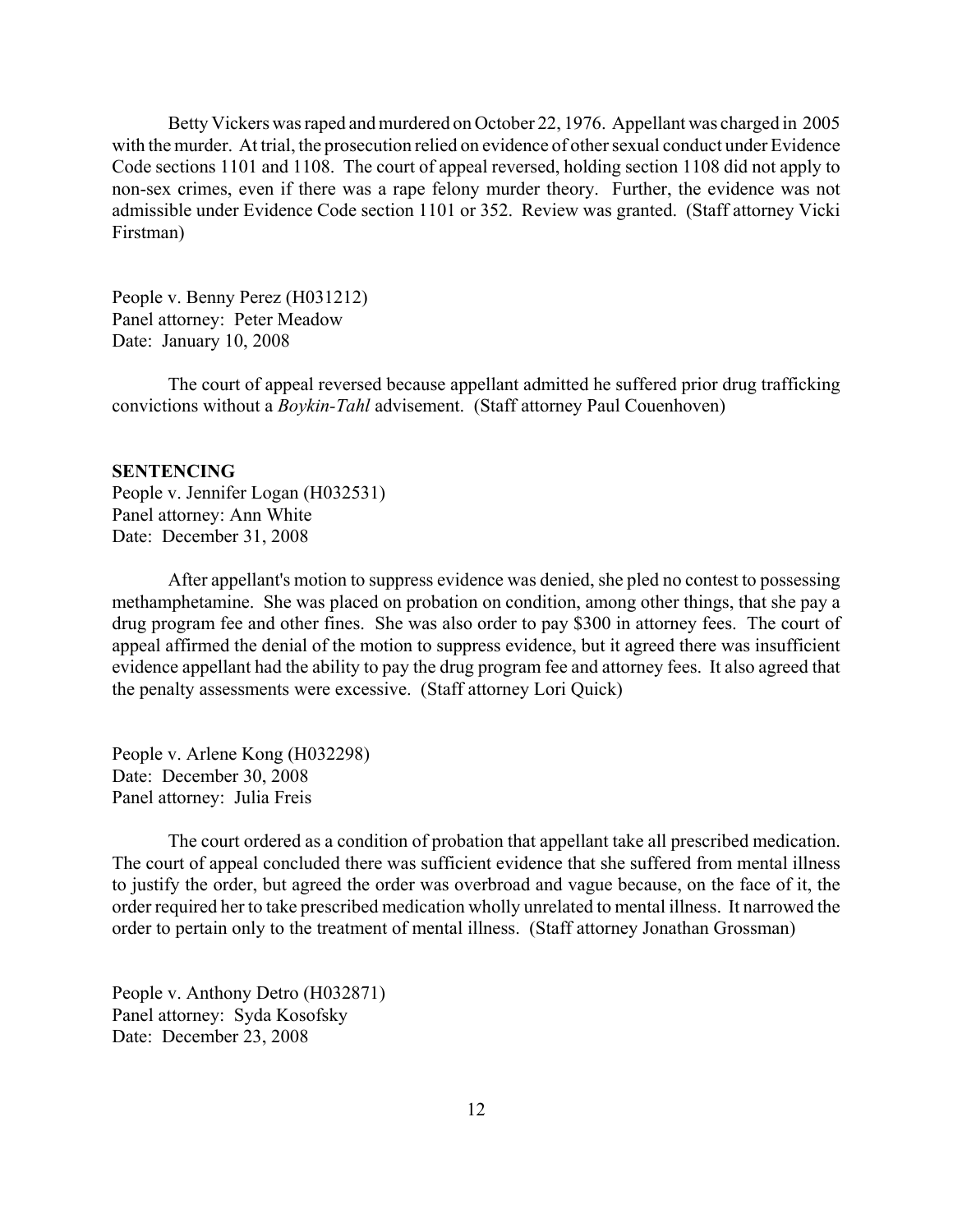A jury convicted appellant of various charges, including a serious felony, and found true he had a prior serious felony conviction, a prior strike conviction, and a prior prison commitment, all based on the same prior conviction. The court doubled the sentence under the Three Strikes Law, added five years for the serious felony prior and stayed the prison prior. The court erred in imposing an enhancement for a prison prior (which was stayed) and a serious felony prior based on the same conviction. The correct remedy was to dismiss the prison prior. (Staff attorney Lori Quick)

People v. Anthony Anderson (H032954) Panel attorney: Jennifer Sheetz Date: December 19, 2008

Appellant was convicted of felony driving under the influence and felony driving with a blood alcohol level of more than .08 percent. The court imposed two concurrent two year prison terms and set the restitution fine at \$800 based on the statutory formula. The court of appeal agreed that one of the counts should have been stayed under Penal Code section 654, and the restitution fine therefore must be reduced by \$400. (Staff attorney Dallas Sacher)

People v. Frank Beech (H032406) Staff attorney: Dallas Sacher Date: December 17, 2008

Appellant was convicted of a new crime. He also suffered a parole violation for one year which he served at the county jail. The parole violation was also for absconding, so he was not entitled to presentence credits for the time he spent on the parole violation. The court of appeal agreed, however, that appellant would receive two days credit for every four days served at the jail on the parole violation. Therefore, appellant was entitled to an additional 122 days of presentence credit.

In re Anthony P. (H032784) Panel attorney: Kelly Duncan Date: December 15, 2008

The court remanded the matter for the juvenile court to determine if the offense was a felony or a misdemeanor pursuant to *In re Manzy W.* (1997) 14 Cal.4th 1199, 1204). (Staff attorney Lori Quick)

People v. Ly Nguyen (H031215) Panel attorney: Heather McKay Date: December 5, 2008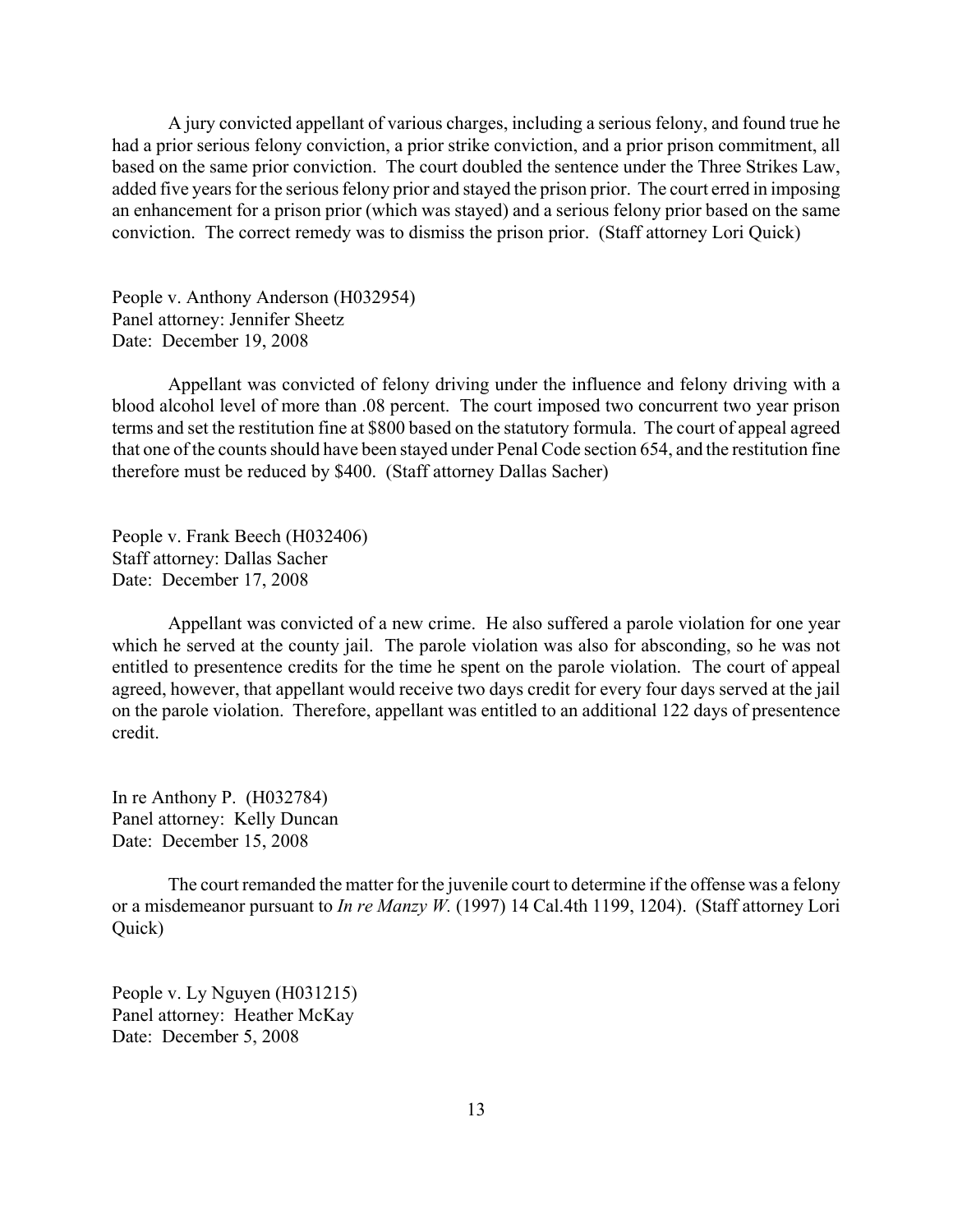The order for \$5000 in attorney fees was reversed because of insufficient evidence of an ability to pay. (Staff attorney William Robinson)

People v. Ricardo Morales (H032574) Attorney: Paul Starrett Date: December 2, 2008

Appellant was convicted of possession of a concealed gun with gang enhancements. As a condition of probation, he was ordered not to be at a courthouse except for his own case. The court held the condition was unconstitutionally overbroad and modified the condition to not permit him to be in a criminal courthouse or courtroom without the probation officer's approval. A dissenting justice stated the modification was too overbroad. (Staff attorney Dallas Sacher)

People v. Gabriel Colin (H032202) Panel attorney: James Duffy Date: November 12, 2008

The court imposed an \$1800 restitution fine, but it failed to warn the defendant before he pled that a restitution fine would be imposed. The court held that failure to advise the defendant of this consequence of the plea required the court to impose only the statutory minimum fine of \$200. (Staff attorney Lori Quick)

People v. Christopher Hall (H032623) Staff attorney: William Robinson Date: October 31, 2008

Appellant was placed on probation on condition he serve six months in jail; he was also ordered to pay an unspecified amount of attorney fees. The clerk's transcript specifies \$300. The court of appeal agreed there was insufficient evidence he had an ability to pay the fee.

People v. Matthew Rael (H032509) Panel attorney: David Martin Date: October 30, 2008

Appellant was placed on probation on condition he serve ten months in jail; he was also ordered to pay attorney fees. The court of appeal agreed there was insufficient evidence he had an ability to pay the fee. (Staff attorney William Robinson)

People v. Sanchez (H032318)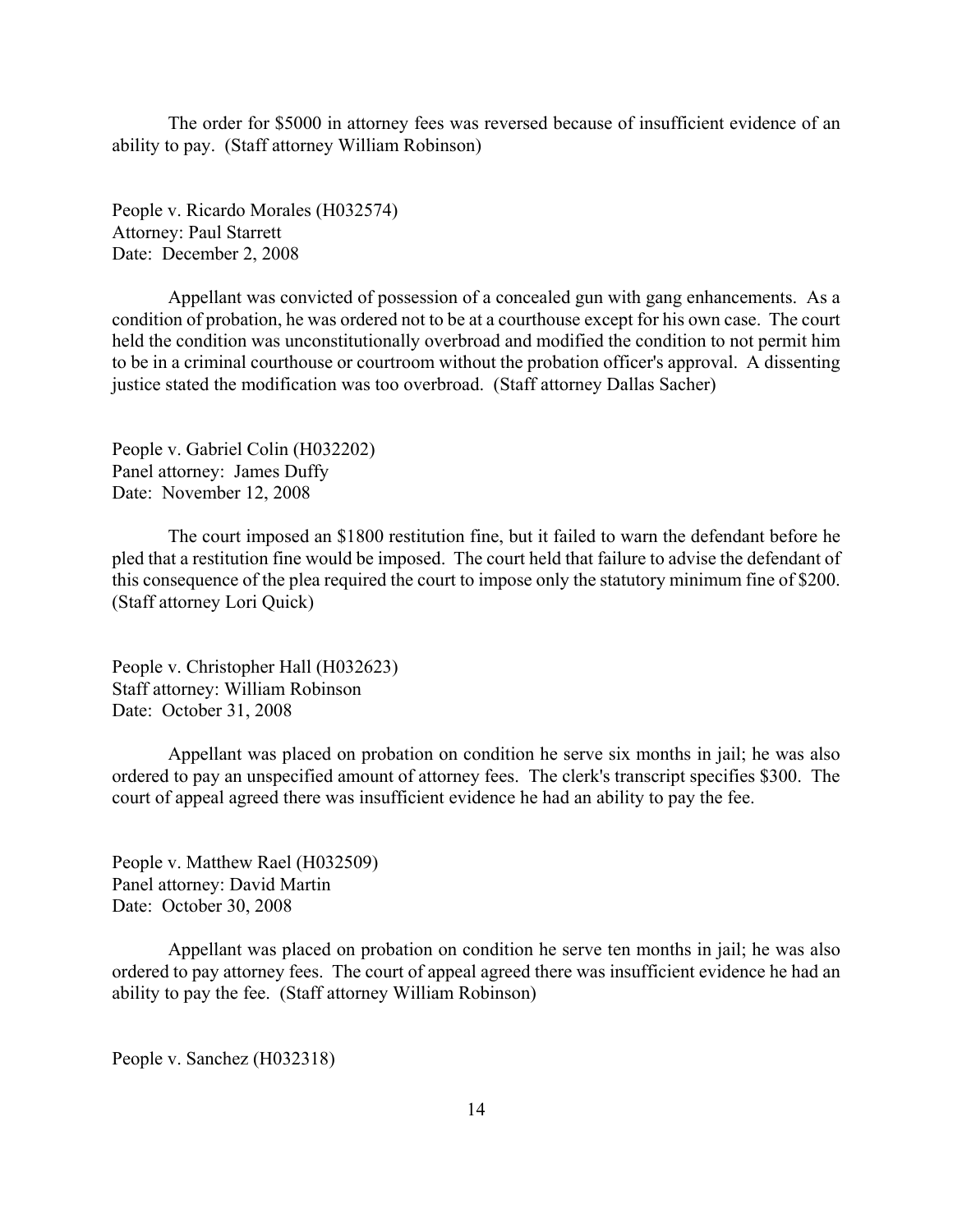Staff attorney: Paul Couenhoven Date: October 24, 2008

The court should have stayed the punishment for domestic violence when appellant was also convicted of violating Penal Code section 220 for the same conduct.

People v. April Jackson-Reynolds (H032834) Panel attorney: Jeffrey Glick Date: October 23, 2008

Appellant was convicted of gross vehicular manslaughter in count one and driving with a suspended license in count two. The court sentenced her to serve ten years for count one and one year for count two. The court awarded 339 actual days and 139 conduct days of presentence credit. Since there was no evidence appellant suffered a prior conviction for driving with a suspended license, the maximum punishment for count two was six months. Further, the court miscalculated the conduct credits, which should have been 168 days. (Staff attorney Dallas Sacher)

People v. Jon Anderson (H032611) Panel attorney: Benjamin Owens Date: October 21, 2008

Appellant was ordered to stay 100 yards away from the victim, the victim's residence vehicle or place of employment as a condition of probation. The condition was modified to require knowledge. (Staff attorney Vicki Firstman)

People v. Jaime Plascencia (H029862) Staff attorney: Dallas Sacher Date: October 21, 2008

The court erred in imposing the upper term based on factors not admitted or presented to a jury.

People v. Hiren Patel (H031617) Staff attorney: Lori Quick Date: October 3, 2008

The court erred in requiring the payment of probation fees as a condition of probation.

People v. Sheri Schmier (H031991)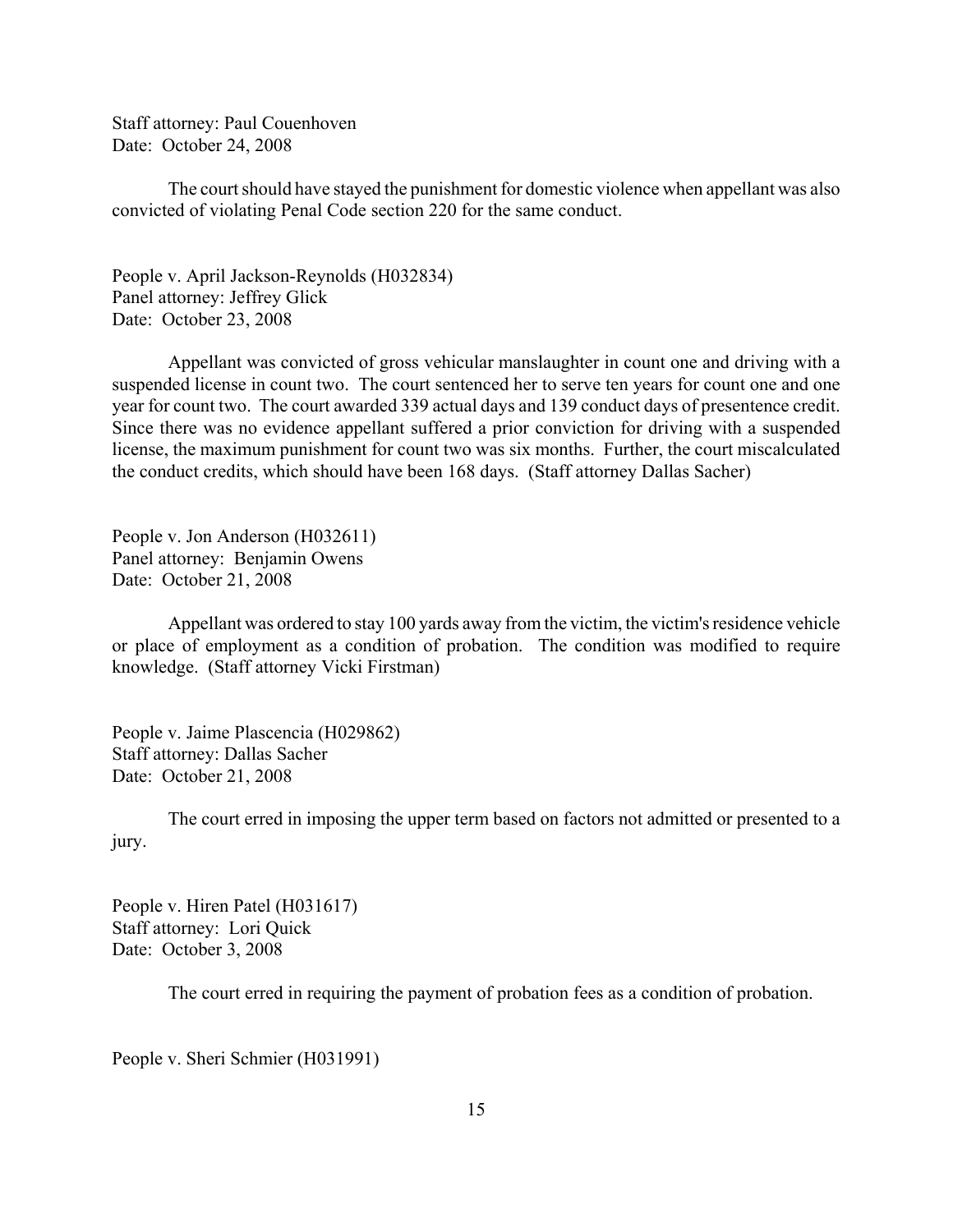Panel attorney: Han Tran Date: October 3, 2008

The court erred in requiring the payment of probation fees as a condition of probation. (Staff attorney Lori Quick)

People v. Leon Martinez (H031805) Panel attorney: Thomas Singman Date: September 26, 2008

The court imposed punishment for attempted murder with a gang enhancement and a firearms enhancement from a fellow gang member firing a gun (Pen. Code, § 12022.53). The court of appeal agreed the gang enhancement must be dismissed in lieu of the vicarious firearms enhancement. (Staff attorney William Robinson)

In re Eva P. (H032854) Staff attorney: Lori Quick Date: September 26, 2008

Appellant was placed on probation and placed in a group home. The court of appeal agreed the juvenile court was required to set the maximum confinement time.

People v. Rene Gilbert (H032221) Panel attorney: Julia Spikes Date: August 28, 2008

Appellant was convicted of two felonies and sentenced to serve seven years in prison. The court stayed the punishment for one of the felonies and calculated the restitution fine according to the statutory formula to be \$2800. The court of appeal agreed that because the punishment for one of the counts was stayed, it should not have been included in the calculation, and the total restitution fine should be \$1400. (Staff attorney Paul Couenhoven)

People v. Humberto Calderon (H032457) Staff attorney: Paul Couenhoven Date: August 14, 2008

The court orally pronounced a restitution fine of \$600, but the abstract of judgment stated \$1200. The court of appeal ordered the abstract of judgment be corrected.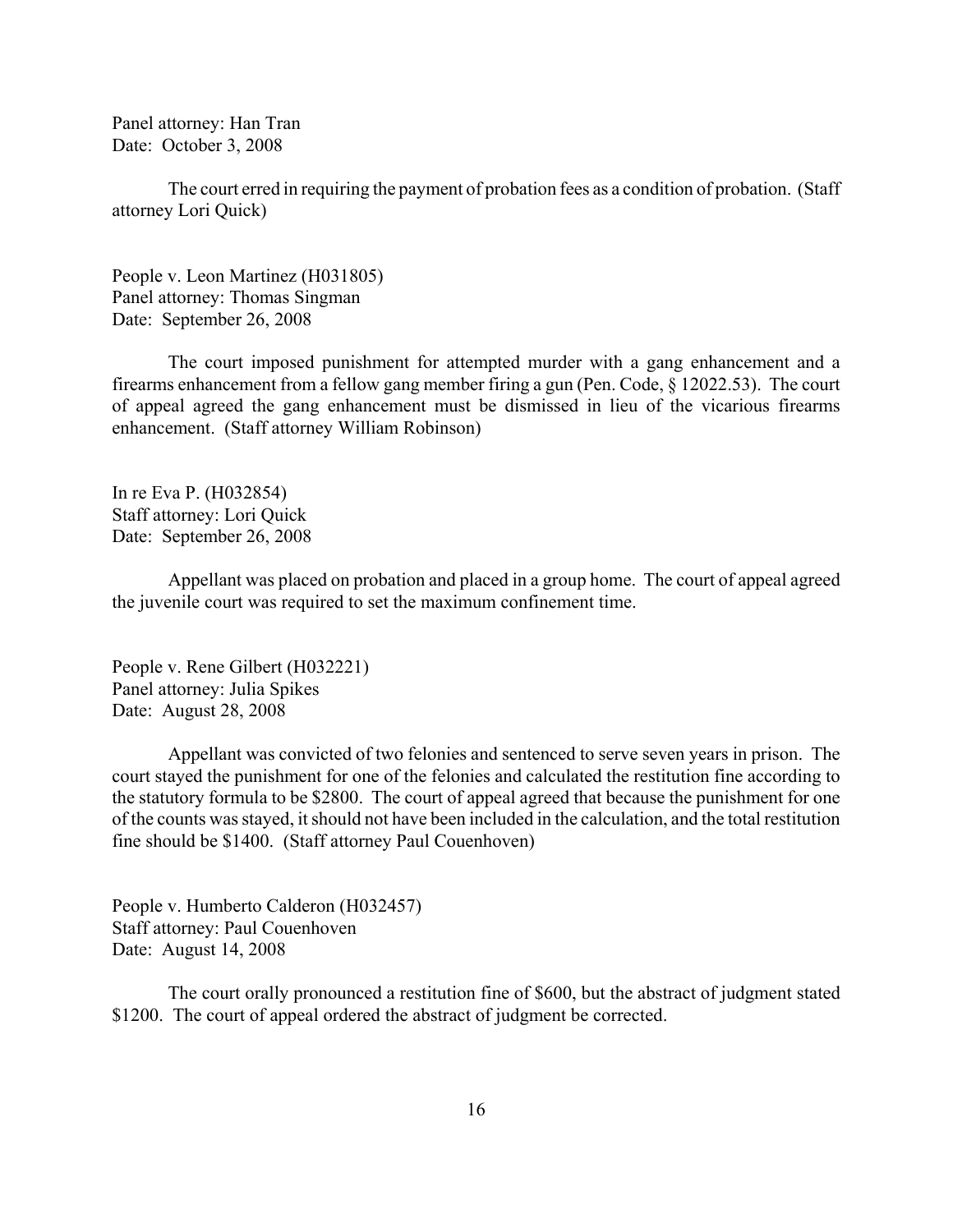In re K.F. (H032410) Panel attorney: Alex Coolman Date: August 13, 2008

Appellant was found to have committed assault with force likely to cause great bodily injury with a great bodily injury enhancement in count one and serious bodily injury in count two. He was placed in a ranch program. The court of appeal agreed that count two should have been stayed under Penal Code section 654 in setting the maximum confinement time. (Staff attorney Jonathan Grossman)

People v. Sary Lour (H030770) Panel attorney: Maureen Fox Date: August 13, 2008

A jury convicted appellant of some charges, and acquitted him of others. He was sentenced to prison. The court of appeal agreed that the court erred in ordering victim restitution for the counts of which he was acquitted. (Staff attorney Dallas Sacher)

People v. Alfred Tanog (H032399) Staff attorney: Lori Quick Date: August 15, 2008

The court imposed excessive penalty assessments, and it should be reduced.

People v. Stephen Braga (H031732) Panel attorney: Victoria Stafford Date: July 29, 2008

Appellant pled to six counts, but the punishment for one of the counts was stayed pursuant to Penal Code section 654. In calculating the restitution fine, the court used the stayed count. The court of appeal held this was error. (Staff attorney Jonathan Grossman)

People v. Soto (H027820) Panel attorney: David Martin Date: July 23, 2008

Imposition of the upper term violated the Sixth Amendment. Imposition of a parole revocation restitution fine for a crime committed in 1993 violated the ex post facto clause. (Staff attorney William Robinson)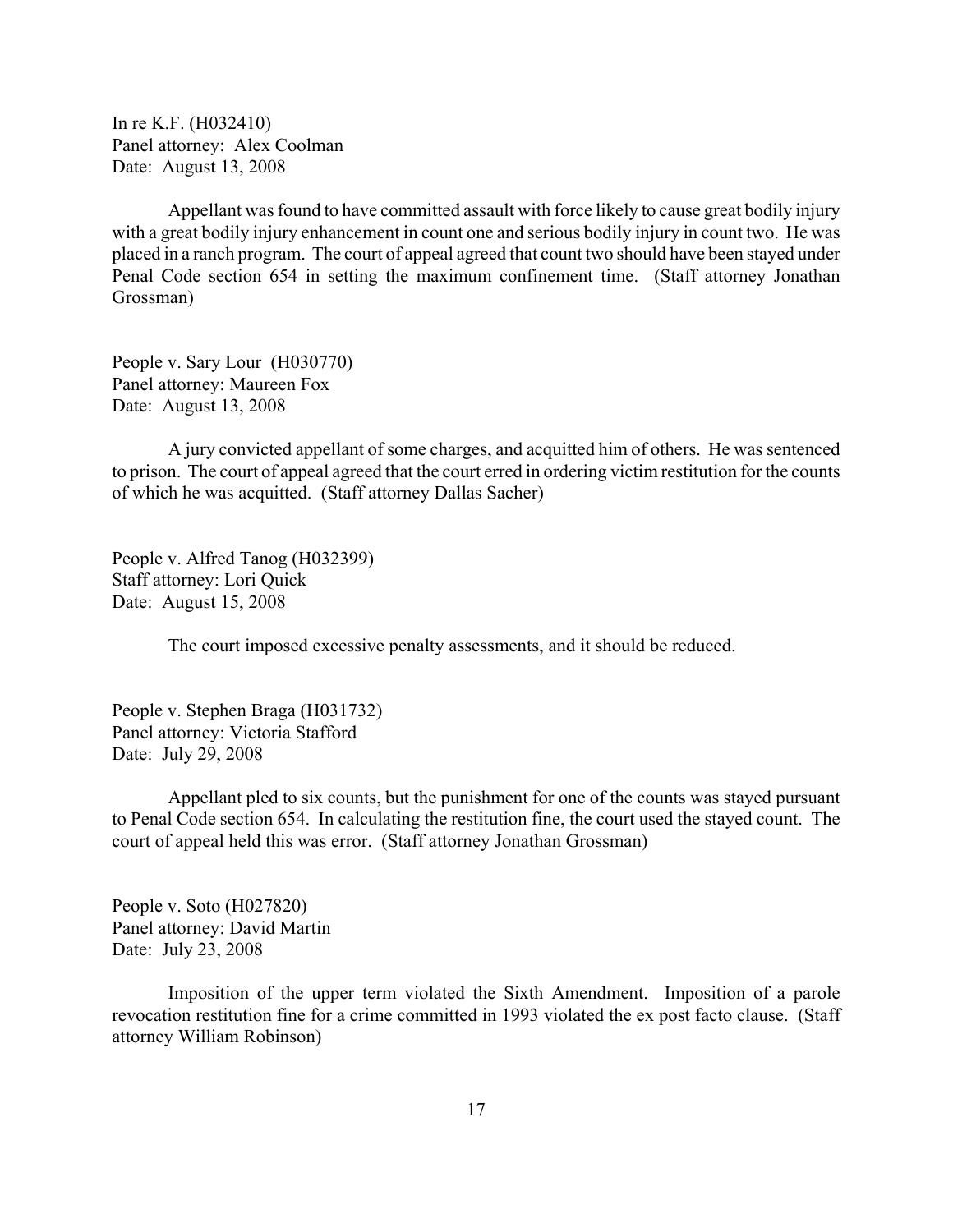People v. George Olmos (H031807) Panel attorney: Rudolph Kraft Date: July 21, 2008

There was insufficient evidence the defendant had the ability to pay attorney fees imposed by the court. (Staff attorney Dallas Sacher)

People v. Anastacio Guerrero (H030876) Staff attorney: Paul Couenhoven Date: July 16, 2008

Appellant was convicted of, among other things, robbery and false imprisonment stemming from the same incident. The court of appeal agreed that the punishment for false imprisonment should have been stayed pursuant to Penal Code section 654.

People v. Paulina Gamble (H031427) Panel attorney: Tutti Hacking Date: July 11, 2008

Although the punishment for an escape under Penal Code section 4532, subdivision (c) must be served consecutively, the court had the discretion to impose a concurrent term for a violation of subdivision (a) of the statute. (Staff attorney William Robinson)

People v. Hector Chairez (H032777) Panel attorney: John Dwyer Date: July 11, 2008

Appellant was convicted of being an ex-felon in possession of a firearm and in possession of ammunition. The court of appeal agreed that the punishment for possession of the ammunition should have been stayed pursuant to Penal Code section 654. Consequently, the restitution fines, calculated by using the formula in Penal Code section 1202.4, must be reduced. (Staff attorney Lori Quick)

People v. Christopher Castillo (H030594) Panel attorney: R. Shanti Brien Date: July 9. 2008

Appellant was convicted of battery on a noninmate (Pen. Code, § 4131.5) and assault on a custodial officer (Pen. Code, § 241.1), stemming from the same attack. The trial court erred in not staying the punishment for one of the counts pursuant to Penal Code section 654. (Staff attorney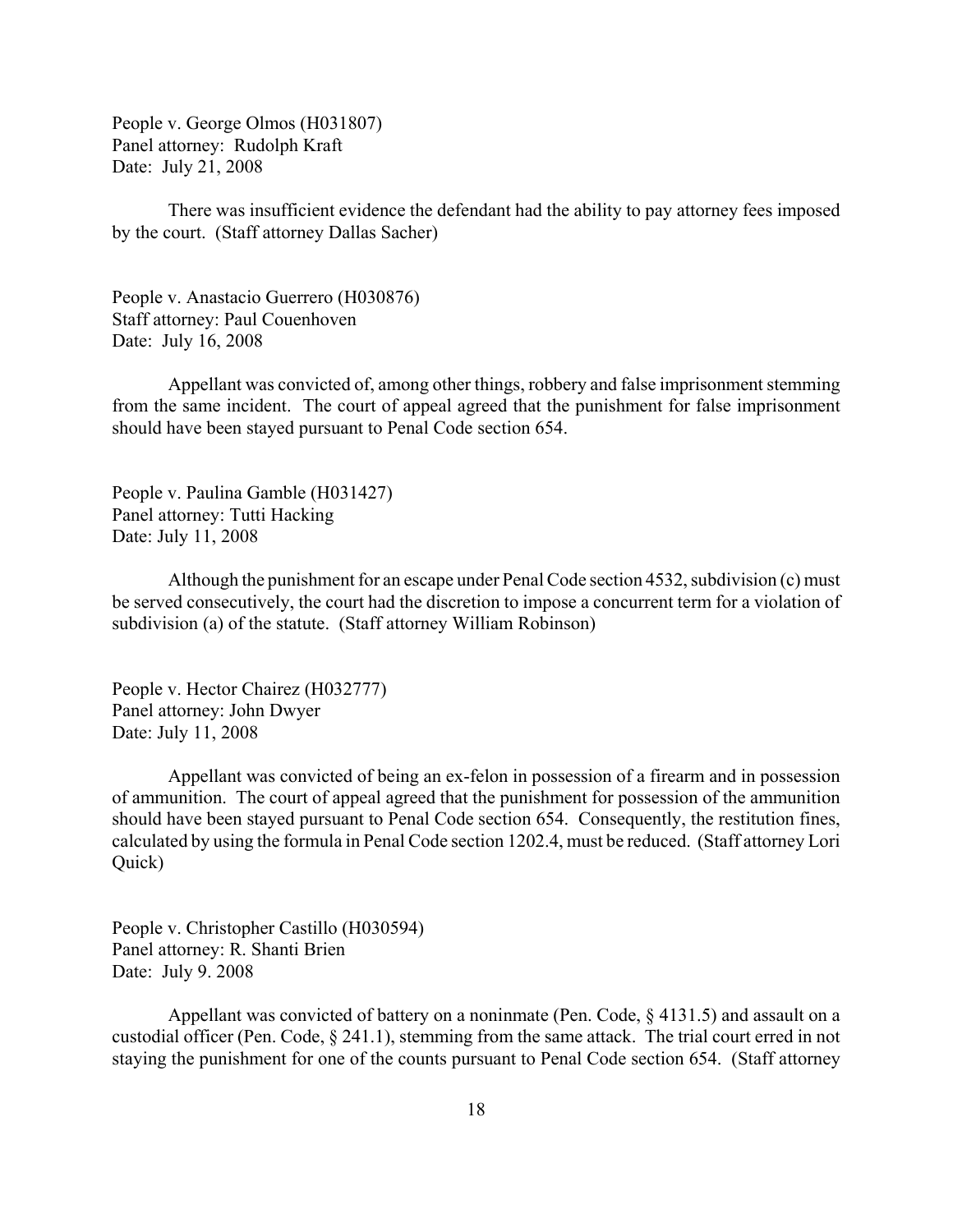Lori Quick)

People v. Javier Leal (H0303415) Panel attorney: Steven Lubliner Date: July 8, 2008

Appellant and two other assailants attacked a victim. One of them had a knife, the other had a bottle, and a third had a bat or stick. Appellant was convicted of three counts of assault with a deadly weapon. The court of appeal agreed that he could be punished for only one of the counts, and the other two counts must be stayed pursuant to Penal Code section 654. (Staff attorney Paul Couenhoven)

People v. Alejandro Sanchez (H031570) Panel attorney: Rudy Kraft Date: June 25, 2008

There was insufficient evidence appellant had the ability to pay attorney fees, and the court erred in making payment of probation fees a condition of probation. (Staff attorney Jonathan Grossman)

People v. Raymond Quinonez (H032002) Panel attorney: Katarzyna Kozik Date: June 24, 2008

Appellant and his companions planted pipe bombs without fuses. They called the police to report the bombs. While the police responded en masse to the pipe bombs, appellant and his companions attempted to commit a robbery in another part of town. The court of appeal agreed that Penal Code section 654 precluded separate punishment for the robbery and the bomb-related crimes. (Staff attorney William Robinson)

People v. Donna Olsen (H031660) Panel attorney: John Schuck and Maureen Fox Date: June 17, 2008

Appellants were convicted of two counts of assault with a deadly weapon and sentenced to prison. The court ordered they have no contact with the victims for an unspecified period of time. The stay away order was unauthorized. The court could not make such an order under Penal Cod section 136.2 because this provision applies only until the trial is completed. The court could not have ordered a protective restraining order under the Code of Civil Procedure section 527.6 because there was no evidence the victims were afraid of the defendants and the civil provison did not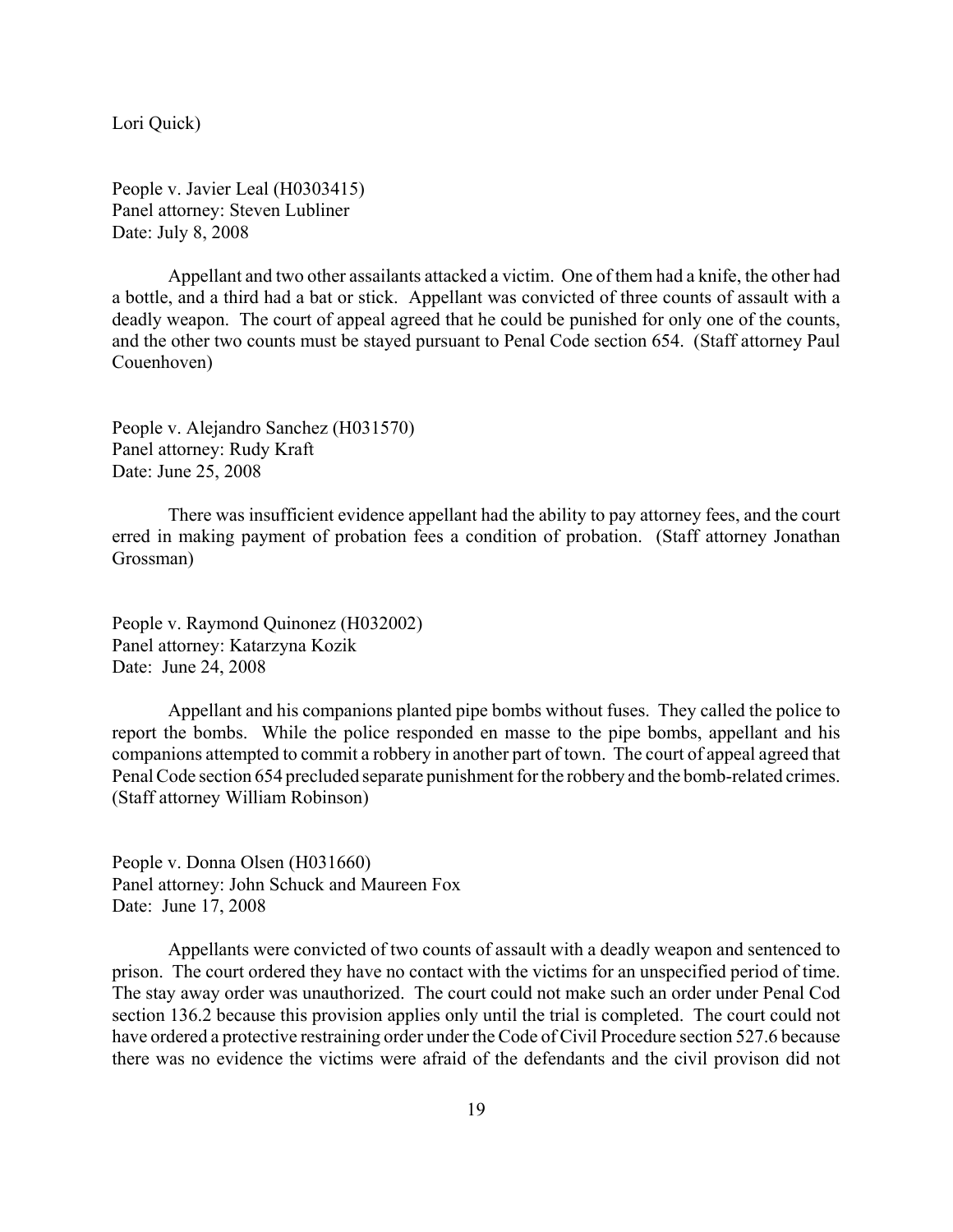provide for an order of an undetermined length of time. (Staff attorney Vicki Firstman)

People v. Daniel Ornelas (H030853) Panel attorney: Danalynn Pritz Date: June 11, 2008

The penalty assessments on a fine were too much, and the court of appeal ordered that it be reduced. (Staff attorney William Robinson)

People v. Juan Vasquez (H031781) Panel attorney: Danalynn Pritz Date: May 30, 2008

The court erroneously imposed a \$70 AIDS fine for a crime which does not carry the fine. (Staff attorney Dallas Sacher)

People v. Marcos Soria (H031237) Panel attorney: Jeffrey Glick Date: May 23, 2008

Appellant pled to the charges in three different cases. He waived his right to appeal the sentence. The trial court imposed a \$10,000 restitution fine on one case and additional restitution fines on the other cases. In a published decision, the court of appeal concluded the waiver of appeal did not encompass the restitution fines. Nor did appellant agree to the restitution fines when he was advised in each case when he pled that he could receive a restitution fine of up to \$10,000. The court held that the imposition of restitution fines totaling more than \$10,000 in one prison commitment was unauthorized. Review was granted. (Staff attorney Vicki Firstman)

People v. Wardell (H031285) Panel attorney: Gene Vorobyov Date: May 20, 2008

Appellant was convicted of certain crimes and the court imposed a \$200 restitution fine, among other things. He appealed, and the judgment was reversed. Upon retrial, he was convicted, and the court imposed a \$10,000 restitution fine. The court of appeal agreed that the amount of the fine could not increase after a successful appeal. (Staff attorney William Robinson)

People v. Michael Shephard (H030646) Panel attorney: Danalynn Pritz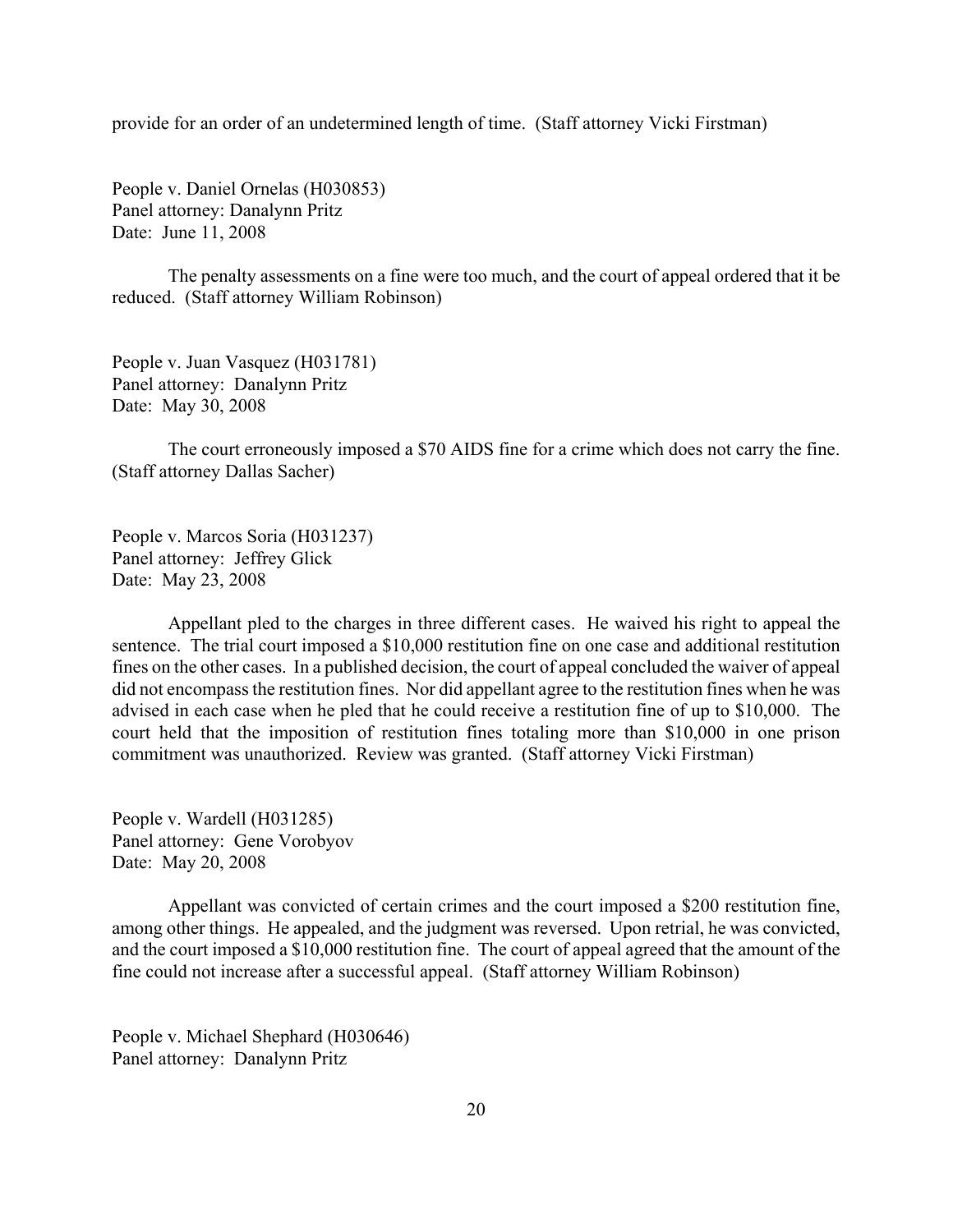Date: May 16, 2008

The imposition of the upper term violated *People v. Black II* (2007) 41 Cal.4th 799, 818-819, and the matter was remanded for a new sentencing hearing under *People v. Sandoval* (2007) 41 Cal.4th 825.

People v. Frederick Mendiola (H031839) Panel attorney: Cliff Gardner Date: May 16, 2008

Appellant was sentenced to serve six years in prison and ordered to pay \$300 in attorney fees. The court of appeal agreed there was insufficient evidence he had the ability to pay.

People v. Freddie Guzman (H031390) Panel attorney: Judyanne Valladao Date: May 9, 2008

The court imposed fines but it could not be determined how much of the amount was the substantive fine and how much consisted of penalty assessments. The matter was remanded for the court to specify the amounts. (Staff attorney Lori Quick)

People v. Jesus Estrada (H031979) Panel attorney: Paul Carroll Date: May 8, 2008

Appellant was placed on probation and the court set a \$200 restitution fine. When probation was revoked, the restitution fine increased to \$600. This was error. Also, the court failed to award a day of presentence credits and a day of conduct credit. (Staff attorney Lori Quick)

People v. Joseph Johnson (H032006) Staff attorney: Lori Quick Date: April 25, 2008

There was insufficient evidence appellant had the ability to pay attorney and probation fees.

People v. Gonzales (H030466) Panel attorney: Richard Rubin Date: April 25, 2008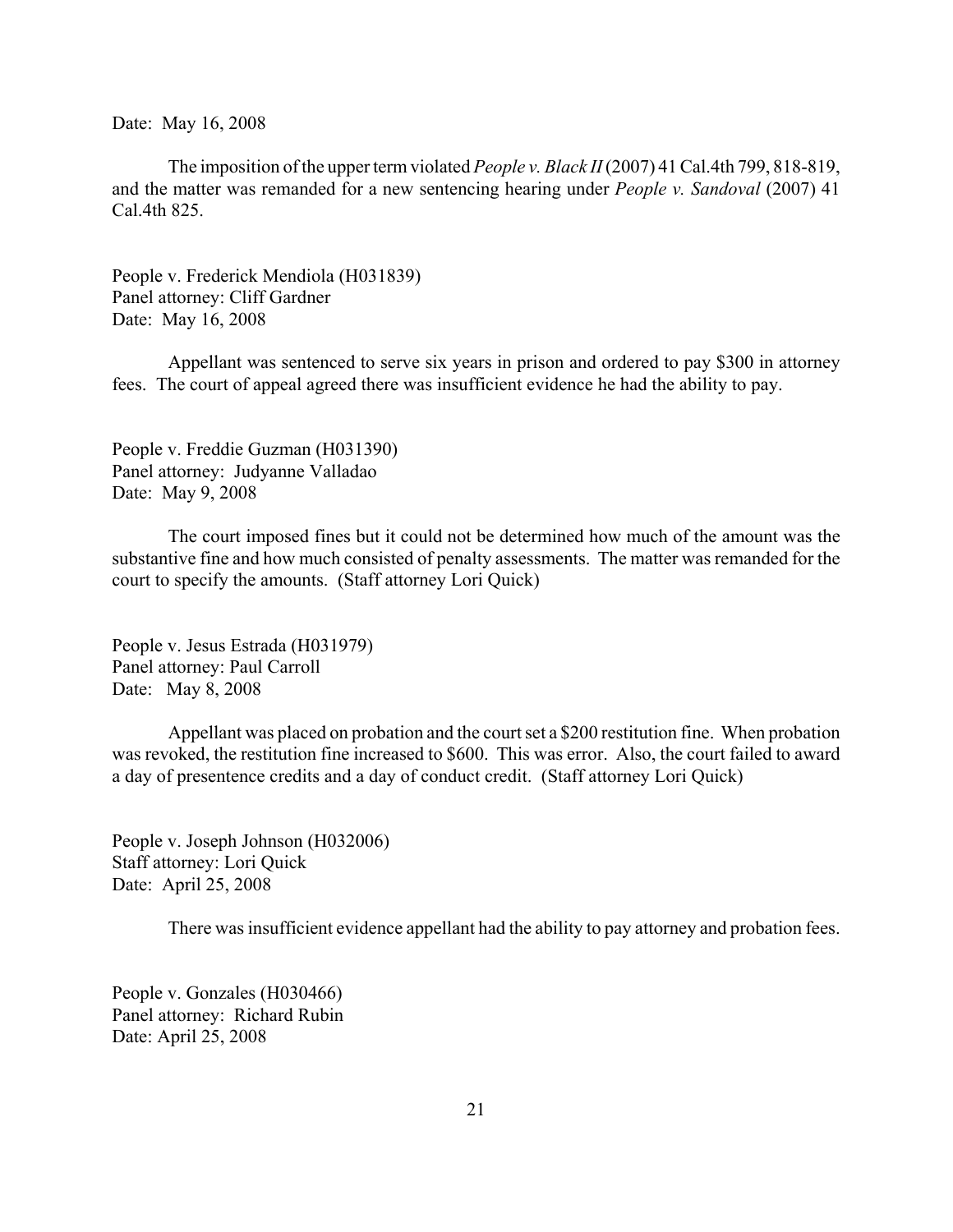The court erred in imposing a full consecutive term for a violation of Penal Code section 220. At the time of the offense, Penal Code section 667.6, subdivision (d) did not permit a full consecutive term for the conviction unless the defendant suffered certain prior convictions which did not apply in this case. (Staff attorney Paul Couenhoven)

People v. Leo Tubera (H031568) Panel attorney: Alan Stern Date: April 25, 2008

Appellant was placed on probation on condition that he serve nine months in jail. There was insufficient evidence he could pay \$300 in attorney fees. (Staff attorney Vicki Firstman)

People v. Dragos (H031023) Panel attorney: David Martin Date: April 17, 2008

Appellant was convicted of several sex counts. The court indicated that consecutive sentences were required when it had discretion to impose concurrent sentences. The court of appeal remanded the matter for resentencing. (Staff attorney Dallas Sacher)

People v. Louie Bucao (H031455) Panel attorney: Jeffrey Glick Date: April 10, 2008

The matter was remanded to the trial court to correct the victim restitution order. The reporter's transcript of the sentencing, the minute order of the hearing, and the judgment of restitution all reflected different information and amounts. (Staff attorney William Robinson)

People v. Neil Prudente (H031989) Staff attorney: Lori Quick Date: April 4, 2008

The court of appeal modified the judgment to make clear that payment of probation fees cannot be a condition of probation.

People v. Darryl Hutchinson (H031935) Staff attorney: Lori Quick Date: April 4, 2008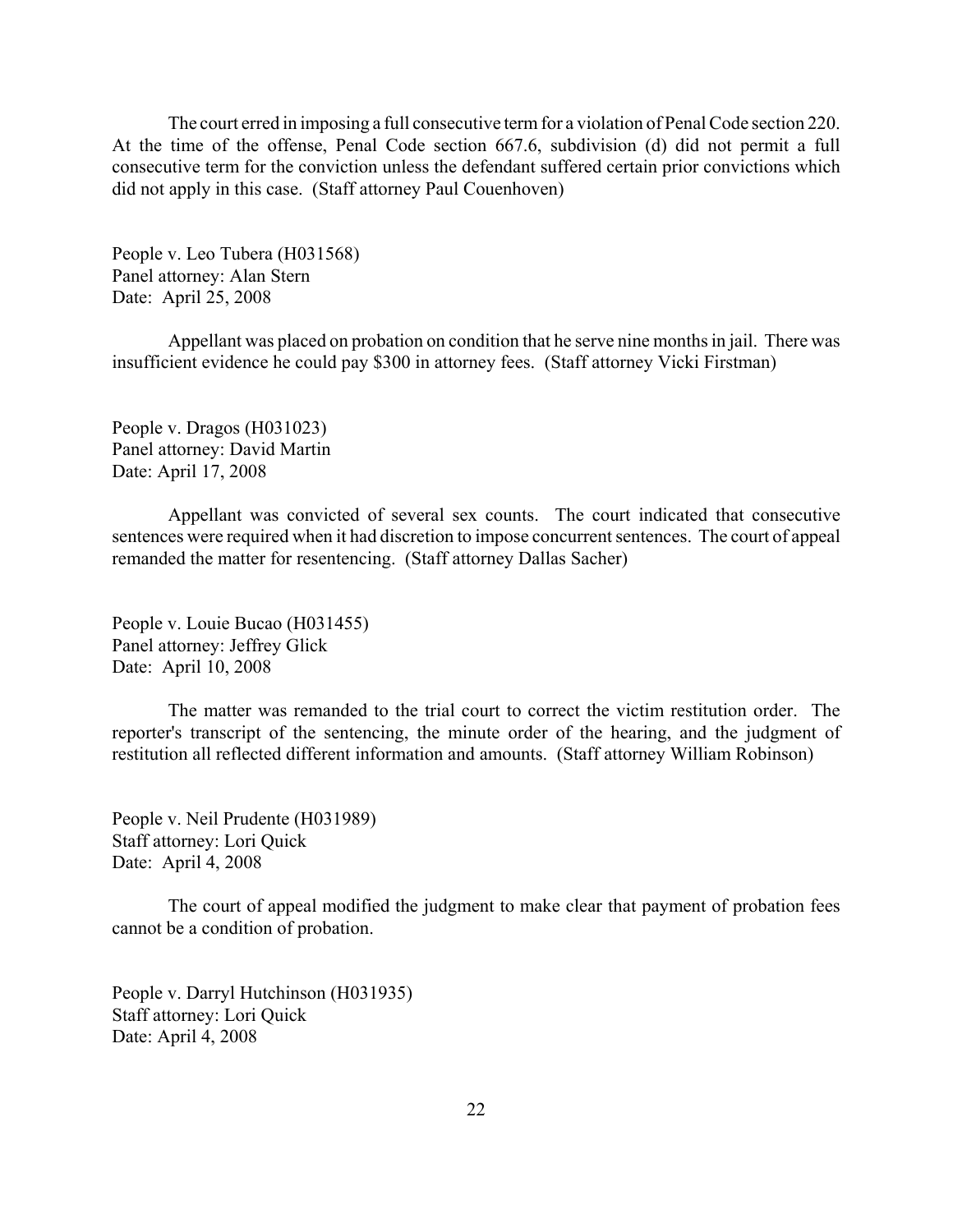Appellant was convicted of possessing drugs, among other things. The court imposed an AIDS education find and drug program fee, plus penalty assessments. The court of appeal agreed that the superior court failed to properly calculate the penalty assessments.

People v. Fredrick Guidotti (H031825) Panel attorney: Syda Kosfosky Date: April 4, 2008

Appellant was convicted of one count of possession for sale. The court imposed a \$180 drug program fee and \$440 drug lab fee. Since the statute limits the fines to \$150 and \$50, respectively, the larger assessments were unauthorized.

People v. D.R. (H030576) Panel attorney: Danalynn Pritz Date: March 28, 2008

The court of appeal modified the sentence to specify that payment of probation costs cannot be a condition of probation. (Staff attorney William Robinson)

People v. Le Hung (H031603) Panel attorney: Jennifer Sheetz Date: March 18, 2008

Appellant was convicted of grand theft, petty theft with a prior, and commercial burglary from the same shoplifting incident. The court of appeal reversed the conviction for petty theft with a prior because it was a lesser included offense to grand theft. It stayed the punishment for commercial burglary. Because he was convicted of only two offenses, the court security fee was reduced to \$40. (Staff attorney Dallas Sacher)

People v. Keith Derby (H030606) Panel attorney: Silas Geneson Date: March 25, 2008

There was insufficient evidence appellant had the ability to pay attorney fees. (Staff attorney William Robinson)

People v. Anthony Baldwin (H031470) Panel attorney: David Burnett Date: March 4, 2008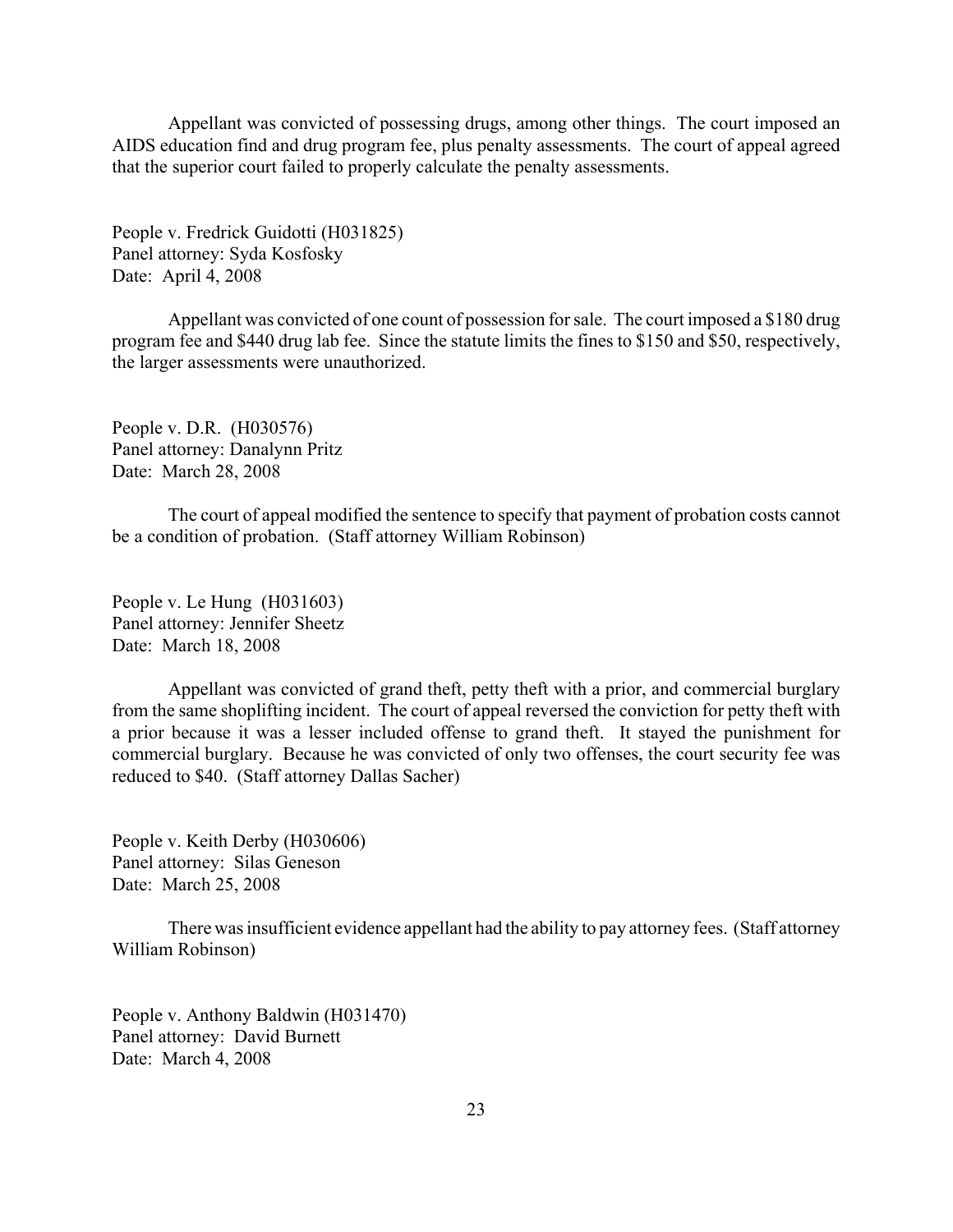The court of appeal agreed appellant was entitled to an additional day of presentence credit for the day he was arrested. (Staff attorney Dallas Sacher)

People v. David Fickes (H030187) Panel attorney: Catherine White Date: March 3, 2008

The court imposed the upper term because of appellant's prior conviction; it also imposed an enhancement based on the prior conviction. The law prohibits dual use of a prior to enhance a sentence and to impose the upper term. Further, there was insufficient evidence of an ability to pay attorney fees. The court of appeal remanded the matter for a new sentencing hearing. (Staff attorney Lori Quick)

People v. Sebastian Mejia Chun (H030461) Panel attorney: Ozro Childs Date: February 28, 2008

The court sentenced appellant to nine years in prison and imposed attorney fees of \$2000. The court of appeal agreed that there was insufficient evidence he had the ability to pay the fees. (Staff attorney Jonathan Grossman)

People v. Garth Hattan (H031644) Staff attorney: Lori Quick Date: February 27, 2008

The court imposed a \$440 drug lab fee. The matter was remanded because the court of appeal, appellant, and respondent were unable to determine how the court arrived at the figure.

People v. Gary Sumrall (H031467) Panel attorney: Benjamin Owens Date: February 25, 2008

The court erred in making payment of the probation supervision fee a condition of probation. (Staff attorney Lori Quick)

People v. Felix Reyes (H031256) Panel attorney: Emry Allen Date: February 19, 2007

Appellant admitted violating probation for wearing gang clothes and testing positive. In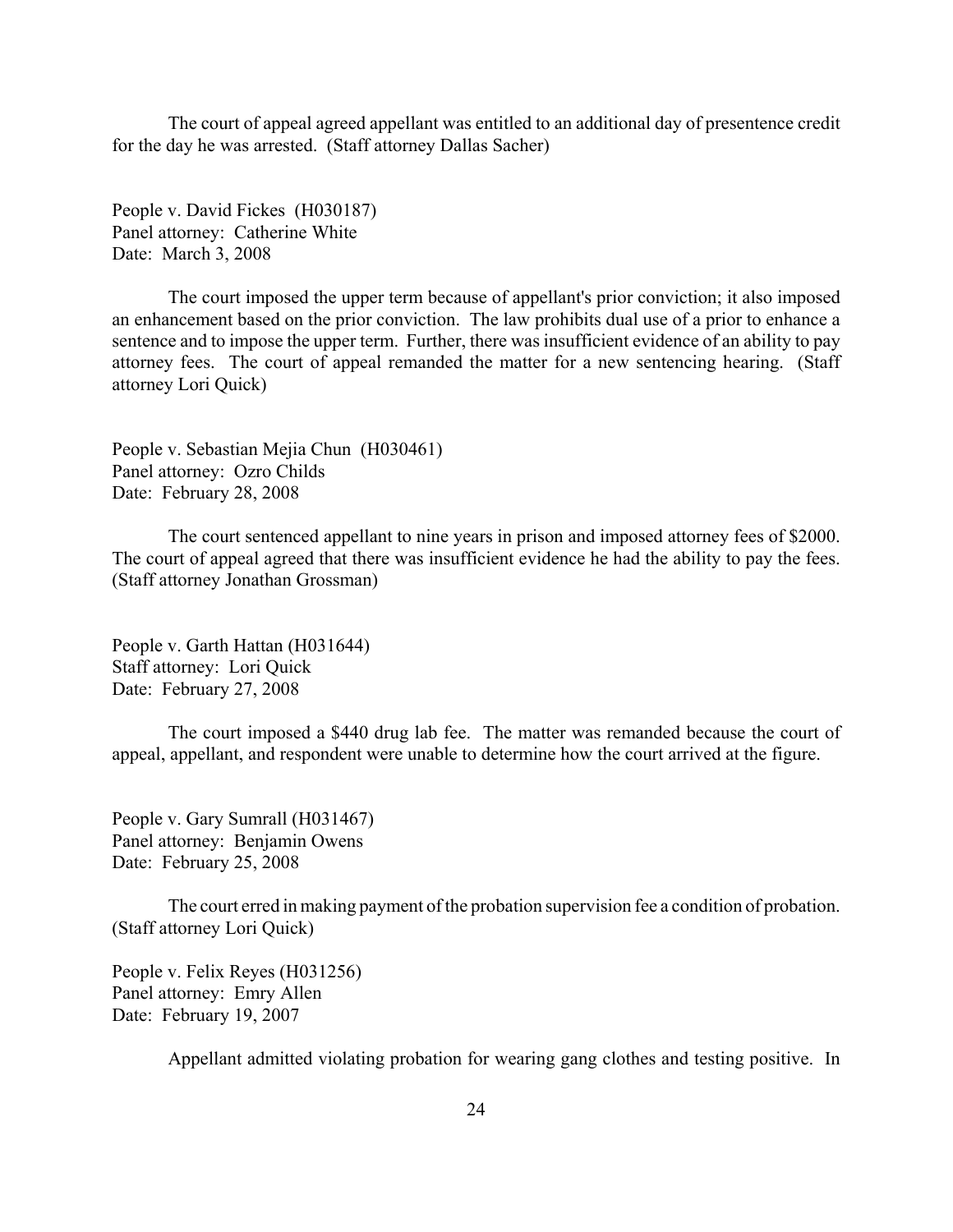determining whether to reinstate probation or sentence him to prison, the court relied on information that he "blew off" 28 days of the jail work program in lieu of his previous jail term. In fact, the record showed appellant did not blow off the jail program. Because the court's exercise of discretion was dependent upon erroneous facts, a new sentencing hearing was required. (Staff attorney Jonathan Grossman)

People v. M. M. (H030704) Panel attorney: R. Bart Scott Date: February 13, 2008

Appellant was convicted of lewd conduct (Pen. Code, § 288, subd (a)) and oral copulation of a minor (Pen. Code, § 288a, subd. (c)(1)). The court imposed the middle term of six years for each count, fully consecutive to each other without giving a reason. Under subdivision (d) of section 667.6, full consecutive sentences are mandatory if the defendant commits two or more enumerated offenses. But at the time the offenses were committed, oral copulation of a minor was not an enumerated offense. The court had discretion to impose fully consecutive terms under subdivision (c) of section 667.6, but it requires the court to give its reasons. The court of appeal remanded the matter for a new sentencing hearing. (Staff attorney Dallas Sacher)

People v. Luis Garcia (H031771) Panel attorney: J. Wilder Lee Date: January 29, 2008

Appellant pled guilty of two counts of receiving a stolen vehicle. At the sentencing hearing, the court suspended appellant's driver's license under Vehicle Code section 13350. The statute permits the court to suspend a license for "use" of a vehicle in the commission of a felony. The court of appeal held that receiving the car is not using it to commit a felony. (Staff attorney Lori Quick)

In re Keith C. (H031656) Panel attorney: Ozro Childs Date: January 16, 2008

The minor attacked the victims with a rock in taking an iPod and other property. The juvenile court found he committed assault with a deadly weapon and two counts of robbery with enhancements for personally using a weapon. The court of appeal concluded the weapons enhancement cannot attach to assault with a deadly weapon, and the punishment for the assault must be stayed pursuant to Penal Code section 645. (Staff attorney Jonathan Grossman)

People v. Andrew Silva (H029863)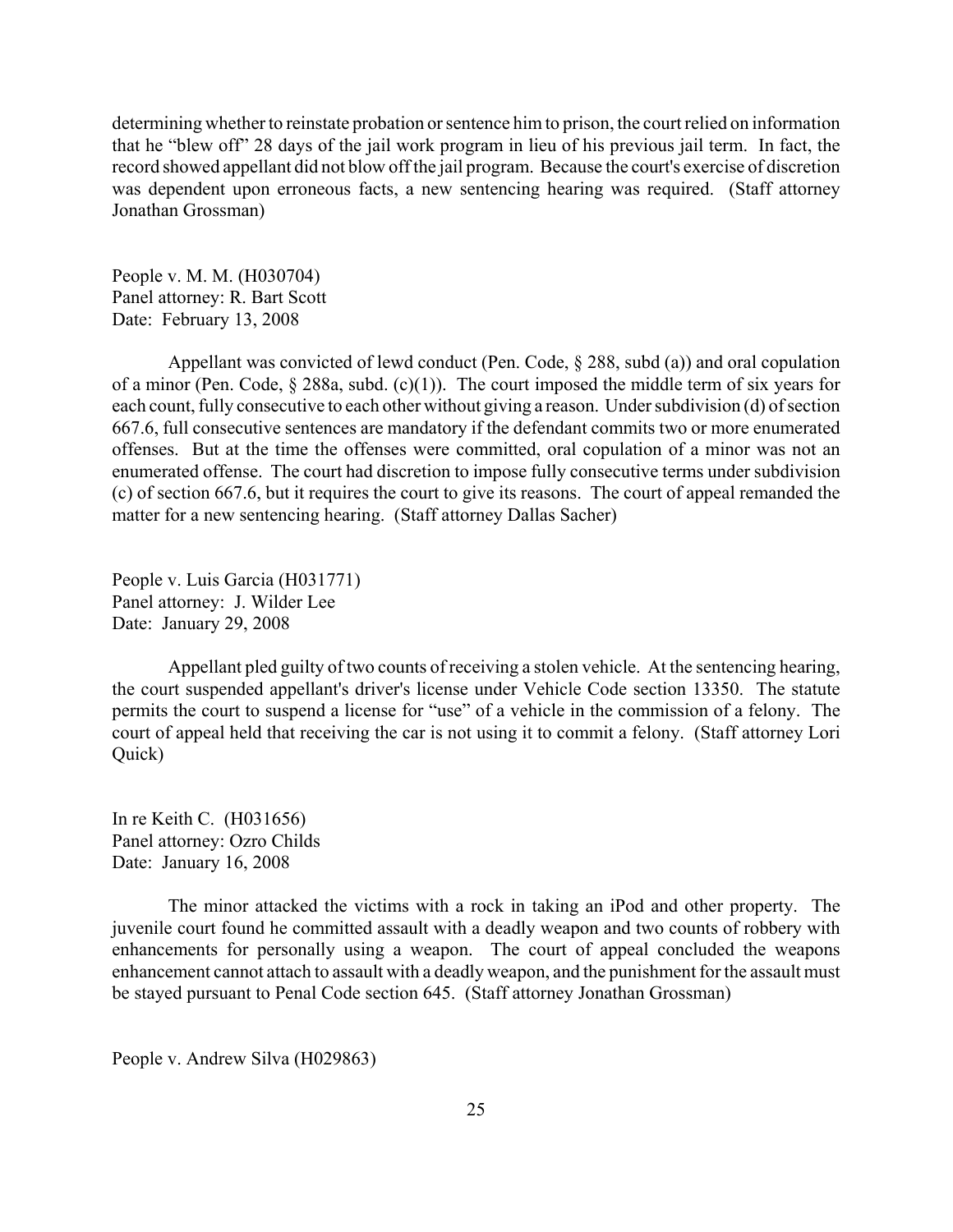<span id="page-25-0"></span>Panel attorney: John Dwyer Date: January 16, 2008

The court found that imposing the upper term for various factors, none of which concerned recidivism, violated *Cunningham v. California* (2007) 127 U.S. 856. (Staff attorney William Robinson)

People v. Keith Rudolph (H030675) Panel attorney: Deborah Hawkins Date: January 15, 2008

Appellant was convicted of domestic violence and force likely to cause great bodily injury. Believing he was convicted of a violent felony, the trial court erroneously limited presentence conduct credits to 15 percent of the sentence. (Staff attorney Lori Quick)

People v. Elijah Blanton (H031245) Panel attorney: Alex Green Date: January 11, 2008

Appellant was convicted of commercial burglary and vandalism for entering a store at night and breaking items inside. The court of appeal agreed the punishment for the vandalism must be stayed pursuant to Penal Code section 654. (Staff attorney Vicki Firstman)

## **DEPENDENCY CASES**

In re C.B. (H032859) Panel attorney: Carole Greeley Date: December 10, 2008

The matter was remanded for better notice required by ICWA. (Staff attorney Vicki Firstman)

In re J.E. (H032827) Panel attorney: James Haworth Date: October 14, 2008

The court failed to comply with the notice requirements of ICWA. (Staff attorney Vicki Firstman)

In re Arista S. (H032137)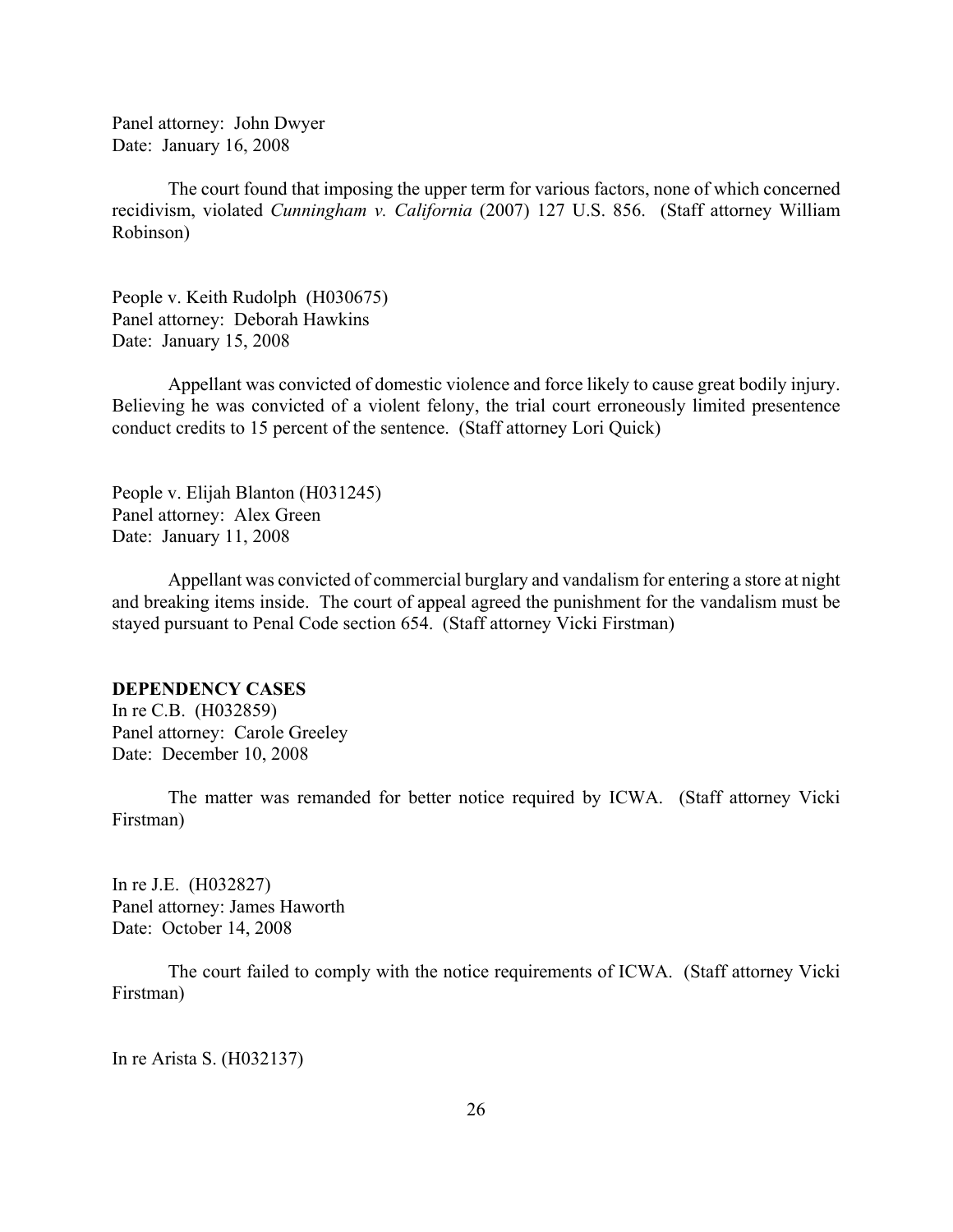Panel attorney: Caroline Todd Date: April 22, 2008

After the minors' parents separated, they lived with their father and his new wife. When the father was arrested and sentenced to prison, they stayed with their step-mother. When the stepmother was arrested on drug charges, CPS intervened. The court placed the children in foster care, though the step-mother was eventually released from custody. The father appealed. He contended the court erred in not considering whether he could make adequate arrangements for the care of the minors, even if that meant they would stay with the step-mother. CPS conceded, and the court of appeal reversed. (Staff attorney Jonathan Grossman)

In re Mary H. (H032360) Panel attorney: Julie Braden Date: April 11, 2008

The government conceded the matter should be reversed for failure to comply with the ICWA. (Staff attorney Vicki Firstman)

In re Alice M. (H031794) Panel attorney: Julie Braden Date: April 9, 2008

The mother appealed from the juvenile court's order terminating parental rights. The court reversed for failure to provide proper notice under ICWA. The matter was remanded, and the juvenile court found new notice was proper and again terminated parental rights. In a published decision, the court of appeal reversed again. Disagreeing with some other decisions, the court held that failure of trial counsel to object at remand cannot waive the rights of the tribe or parent to proper notice. This was especially true in this case where the problem was not inadequate content of the notices but also failure to send the notices to the proper people and the proper addresses. The court also rejected the government's argument that recent amendments to the Welfare and Institutions Code and Rules of Court relaxed the requirements to send notice to the tribes. Finally, it was error for the Department to rely on a state database of addresses of tribes, which was outdated, instead of the addresses listed in the Federal Register, and sending notice to the Bureau of Indian Affairs was not an adequate substitute. (Staff attorney Jonathan Grossman)

In re D.B. (H032207) Panel attorney: Jesse Rodriguez Date: March 12, 2008

County counsel conceded reversal was required for failure to provide adequate notice under ICWA. (Staff attorney Vicki Firstman)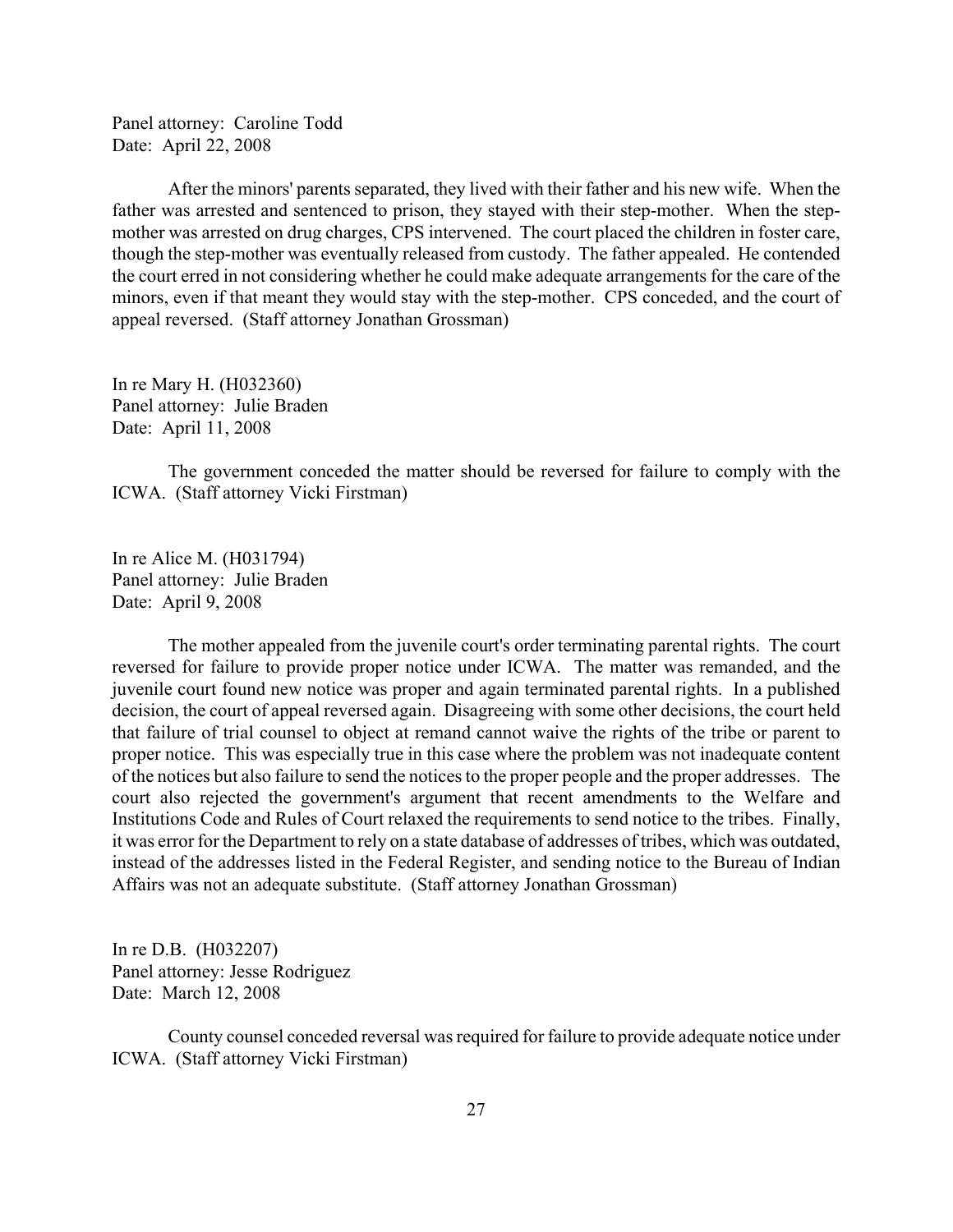### <span id="page-27-0"></span>**HABEAS PROCEEDINGS**

In re Mark Grunau Staff attorney: Paul Couenhoven Date: December 30, 2008

Gruneau was convicted in 1996 and sentenced to serve life in prison under the Three Strikes Law. He appealed and retained Dan J. Foley to prosecute his appeal. A timely notice of appeal was filed in the superior court. On January 24, 1997, the appeal was dismissed because no opening brief was filed. The remittitur was issued on April 4, 1997. Because Foley was not writing to Grunau, he was relying on his father to communicate with Foley. Between 1996 and 2004, Grunau's father was calling Foley monthly, sometimes weekly. Foley never said the appeal was dismissed. On the contrary, he consistently assured him that the appeal was proceeding and provided plausible reasons for the delays. At one point, he said the opening brief was filed but there was a delay because he was requesting oral argument. At another point, he said the case was being delayed while the Supreme Court considered a Three Strikes case. Foley resigned from the State Bar in 2001 while facing multiple pending disciplinary actions, but he did not disclose this. The father tried to confirm Foley's assurances with the superior court, but he was not told until August 2004 that the appeal had been dismissed. He went to the law library to research possible solutions. Finding none, he called the court in November 2004, and the clerk suggested calling SDAP, which he did. In March 2005, SDAP filed a motion to recall the remitittur which the court of appeal initially denied because of the long passage of time. SDAP filed a habeas corpus petition in the supreme court. It issued an OSC returnable to the court of appeal. The court of appeal issued a published opinion granting relief. Foley had taken money for representation and abandoned the appeal without authorization. He intentionally misled the family about the progress of the appeal. Although a defendant himself should be more active in an appeal, it was not unreasonable for Grunau to rely on his father, and his father was diligent.

In re Jose Cruz Lopez (H032511) Staff attorney: Dallas Sacher Date: November 12, 2008

The police received a tip that Jose Lopez is dealing drugs. They reviewed the superior court computerized case information and learned that Jose Hernandez Lopez is on probation. They reviewed another data base and ascertained his address. They arrived at the address to conduct a probation search. Petitioner Jose Cruz Lopez answered the door and confirmed his name was Jose Lopez. The police found drugs. He filed a motion to exclude evidence on the ground that he was not the same Jose Lopez the police were looking for, and he was not on probation. A printout of the superior court date file that showed Jose Hernandez Lopez was on probation also showed he was arrested weeks before the police reviewed the file and had remained in custody on a probation violation. However, trial counsel failed to argue this point in the trial court. The superior court denied the motion. The court of appeal affirmed and denied the petition for writ of habeas corpus based on ineffective assistance of counsel. On a petition for review, the supreme court directed that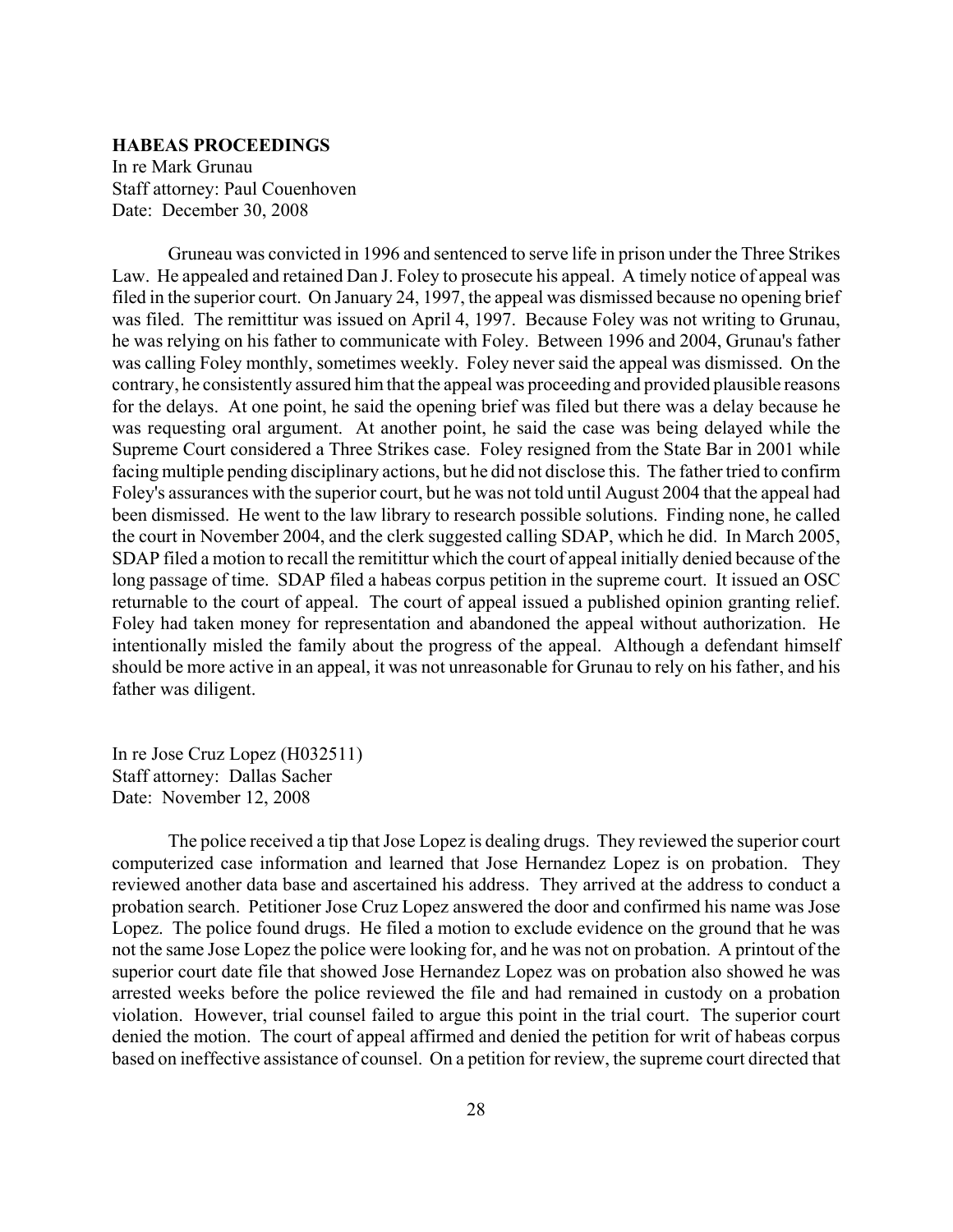an order to show cause be issued, returnable to the court of appeal.

In re Johnny Lira (H031227) Panel attorney: Steve DeFilippis Date: July 30, 2008

The government appealed the superior court granting relief on habeas corpus for a prisoner seeking release on parole. The court of appeal agreed with the superior court that there was not some evidence to deny parole. (Staff attorney Michael Kresser)

In re Anthony Orozco (H031452) Staff attorney: Michael Kresser Date: July 18, 2008

In a habeas proceeding filed in the court of appeal, it was determined that a new parole hearing was required when the Parole Board relied on facts of the underlying crime that was unsupported by the record.

In re Thomas (H030573) Panel attorney: David Martin Date: July 16, 2008

Defendant was convicted of burglary to commit rape and sentenced to life in prison. He claimed in a habeas petition he received ineffective assistance of counsel. Although there was evidence that his severe mental illness interfered with an ability to form the specific intent to commit the felony when he entered the residence, this information was not investigated or presented at trial. Trial counsel stated he believed that an insanity plea would not be successful, but he failed to consider an attack on the ability to form the specific intent. The court of appeal issued an order to show cause. (Staff attorney Lori Quick)

In re Stephen Samble (Santa Clara Super. Ct. No. 75735) Staff attorney: Jonathan Grossman Date: July 16, 2008

Samble was denied parole in 2003. He filed a habeas corpus petition, and the superior court found there was not some evidence to deny parole. The government appealed, and the court of appeal affirmed. On remand, the Parole Board again denied parole based on the same record. The courts again found there was not some evidence to deny parole. Litigation dragged on until the Board finally released him on parole in 2008. He then filed a habeas corpus petition claiming the time he had been in custody after the unlawful denial of parole should be credited to his time on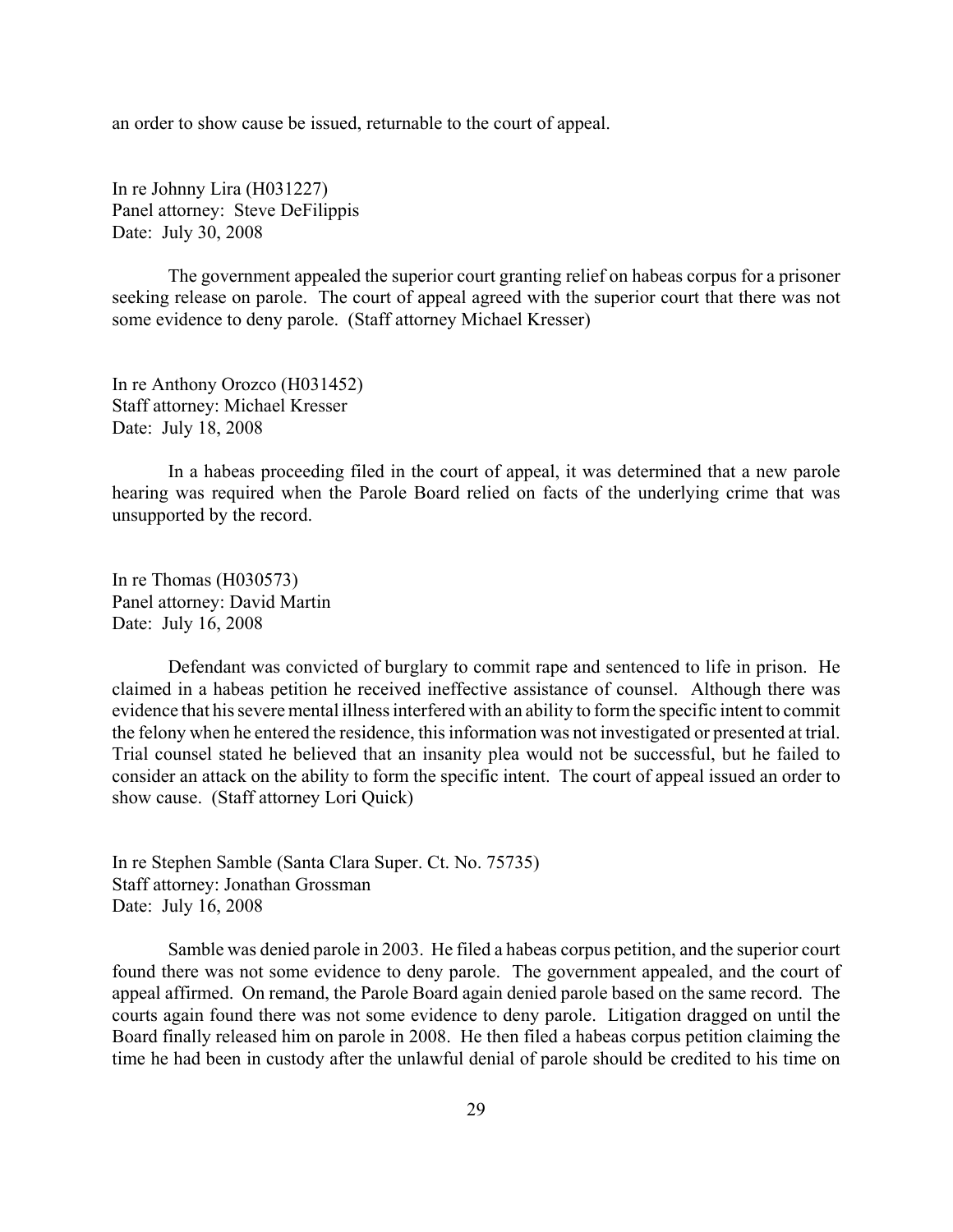parole. The court agreed and granted relief.

In re David Vigil (H032786) Staff attorney: Dallas Sacher Date: June 9, 2008

Defendant pled guilty to making criminal threats and admitted he had at least two prior strike convictions. The victim told the police defendant had knife during the incident. She told the public defender investigator that she did not see what he was holding. Defense counsel never presents this evidence. At sentencing, the judge denied the *Romero* motion, stating the victim must have been very afraid because of the knife, the defendant showed no remorse because he denied he had a knife, and one of his prior strikes involved use of a knife. The court of appeal granted an order to show cause in the habeas corpus petition alleging ineffective assistance of counsel for not presenting the evidence disputing the existence of the knife.

In re Byron Mills (H031434) Panel attorney: Keith Wattley Date: May 28, 2008

The court of appeal affirmed the superior court''s order for relief on habeas corpus. Mills was convicted 27 years ago for second degree murder. There was not some evidence to justify the decision by the Parole Board to find him unsuitable for parole. (Staff attorney Dallas Sacher)

In re Nam Van Huynh (H031395) Panel attorney: Keith Wattley Date: April 16, 2008

Huynh was convicted in 1989 of second degree murder. In 2002, the Board of Prison Terms determined he was suitable for parole, but the governor vetoed the decision. The superior court granted Huynh's petition for relief on habeas corpus because there was not some evidence to support the governor's decision. The government appealed, and the court of appeal mostly agreed with the superior court but remanded the matter for the governor to reconsider. The governor again vetoed the finding of suitability. The governor again vetoed the Board's decision. After the superior court granted relief on habeas corpus, the government appealed. Meanwhile, the Board found him suitable again in 2005. The governor vetoed the decision, the superior court granted relief, and the government appealed. The court of appeal agreed there was not some evidence to support the governor's decisions. The murder of his wife occurred during a period of depression which was now over. He was otherwise a model inmate. There was insufficient grounds for concluding the commitment offense continued to make him unsuitable for parole. The court reversed and found it unnecessary to remand the matter for reconsideration. (Staff attorney Michael Kresser)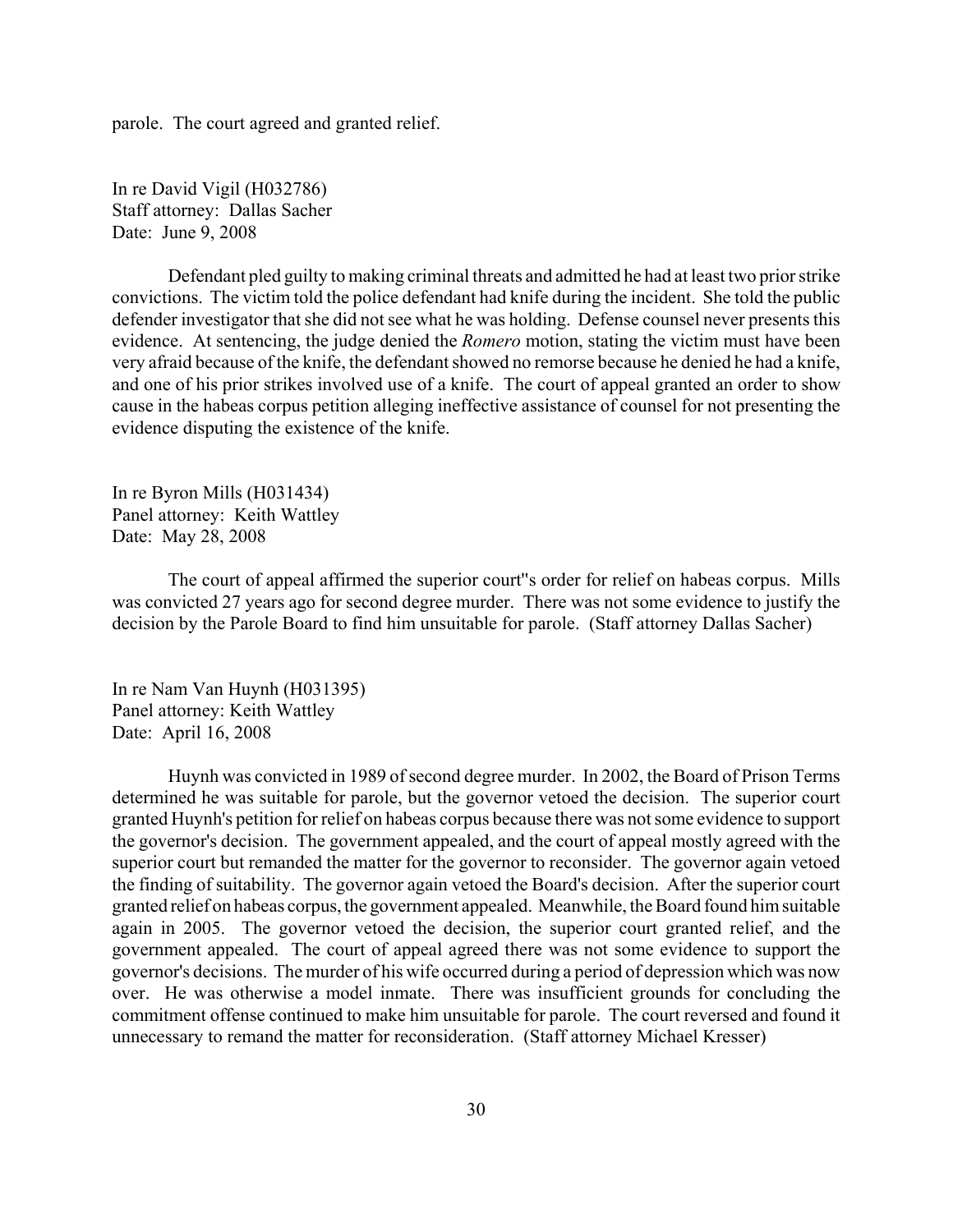#### <span id="page-30-0"></span>**MISCELLANEOUS**

Lewis v. Superior Court (H032621) Staff attorney: Paul Couenhoven Date: December 15, 2008

In 1986, 22 year-old Lewis was convicted of oral copulation with a minor, his 17 year-old girlfriend. He was placed on probation and ordered to register as a sex offender. Twenty years later, he filed a motion in the superior court to relieve him of his duty to register in light of *People v. Hofsheier* (2006) 37 Cal.4th 1115. In a published opinion, the court of appeal held court had jurisdiction to consider a petition for writ of mandate, Lewis's motion would be considered such a petition, and the court acted in excess of its discretion in denying the relief requested.

Jesse Amaya v. Superior Court (H032732) Attorney: Seth Flagsberg Date: November 14, 2008

Amaya and the prosecution entered into a plea agreement where he would plead no contest to misdemeanor vandalism and a gang allegation (Pen. Code, § 186.22, subd. (d)) in exchange for a sentence of 180 days in jail with all but 45 days of it suspended. After the court accepted the agreement but before sentencing, the prosecution moved to vacate the plea on the ground that the agreed sentence was illegal. The court granted the motion, and Amaya filed a petition for writ of mandate to enforce the agreement. The prosecution argued that the gang enhancement required a felony sentence. But the statute states that one who is culpable under the enhancement may be punished by six months to a year in jail or by prison. Since the statute makes otherwise misdemeanor gang crimes a wobbler, the court had authority to impose a misdemeanor sentence of six months in jail. Because the agreed upon sentence was lawful, the court did not have discretion to grant the prosecution's motion to withdraw the plea. (SDAP was not involved in the case.)

Hernandez v. Superior Court (H032743) Panel attorney: J. Courtney Shevelson Date: November 14, 2008

Hernandez was driving his car and stopped near two teenage girls. He asked for directions. The girls provided directions, but he appeared confused and starting talking in a low voice which forced the girls to come closer to the car. Eventually the girls ended the conversation; he asked which school they went to, but they refused to answer. He drove off but then returned to ask them for directions again. The second time, he did not speak in a low voice. The girls did not cooperate. They found his picture on the Web as a sex offender. He was arrested and charged with felony child molestation and attempted kidnapping. After being held to answer, he filed a motion to dismiss pursuant to section 995. The court denied the motion. He filed a pro per petition for writ of prohibition or mandate. The court of appeal appointed SDAP for purposes of oral argument. The court granted relief. Attempt requires an unequivocal to carry out the crime. Here, he never opened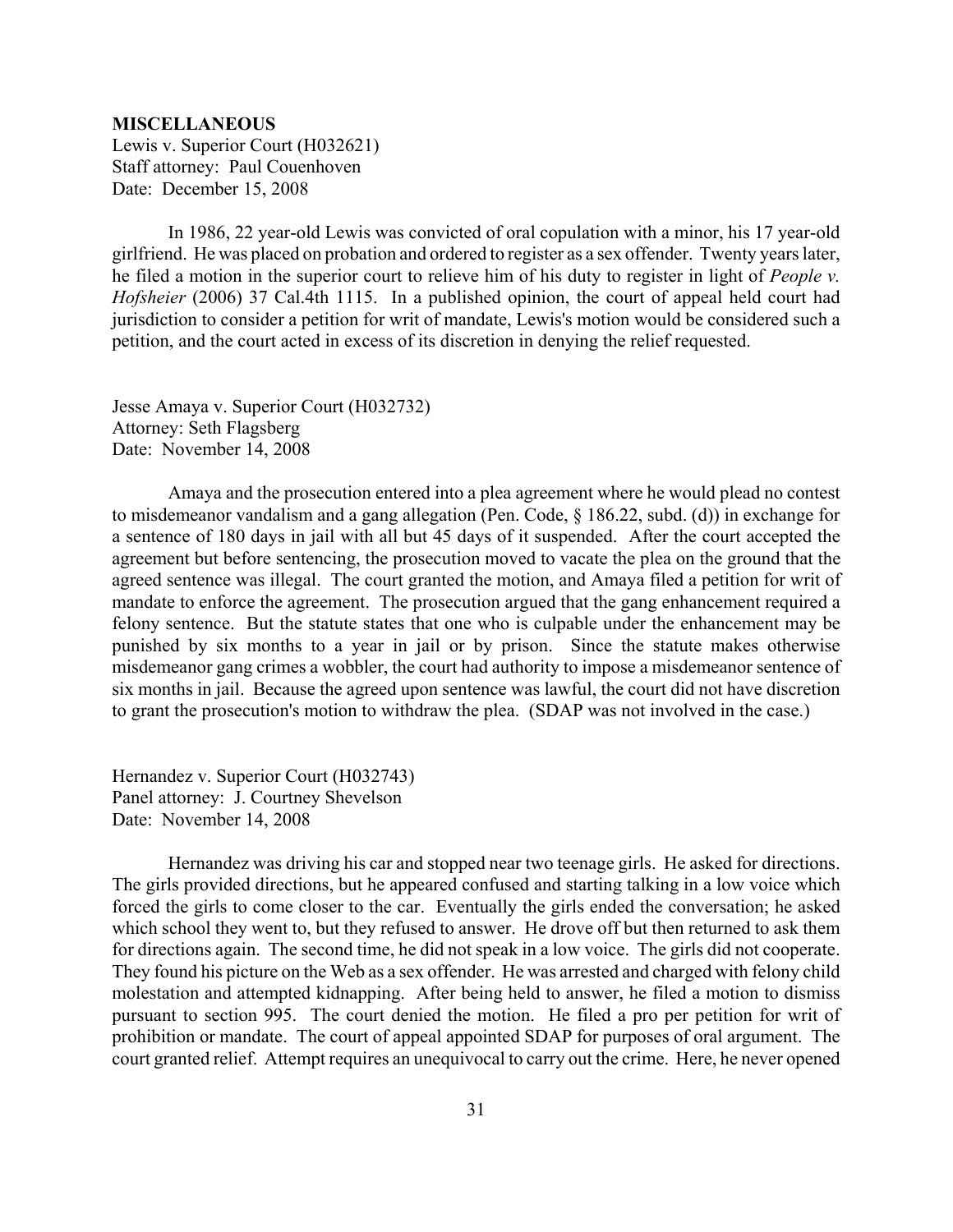the door, tried to get the girls to come in the car, or otherwise try to abduct them. While his behavior was suspicious, it was insufficient for a charge of attempted kidnapping. (Staff attorney Michael Kresser)

Frank Lazos v. Mitchell (N.D. Cal. No. C07-01736CW) Staff attorney: Paul Couenhoven Date: October 21, 2008

Lazos was convicted by jury of robbery. He instructed trial counsel to file a notice of appeal. She left the public defender's office a week later, but she told her supervisor to make sure a notice of appeal is filed. No appeal was started. SDAP filed in the court of appeal a motion for relief from default which was denied. It then filed a petition for writ of habeas corpus with declarations from Lazos and trial counsel. The petition was summarily denied. The federal court granted relief on habeas corpus and directed the state to commence an appeal.

Steven Friday v. Superior Court (H033085) Panel attorney: Maureen Fox Date: September 8, 2008

Appellant pled no contest and admitted he suffered a prior strike conviction. Appellant then moved to withdraw his plea, which the court denied. After sentencing, he filed a notice of appeal with a request for a certificate of probable cause. The request was denied. The court of appeal issued a writ of mandate requiring the issuance of a certificate of probable cause. (Staff attorney William Robinson)

People v. Rick Kase (H032266) Attorney: Jamie Harmon Date: June 23, 2008

The police stopped a car for having an insufficient tire tread. The passenger, appellant, was found with an illegal cane sword. The court denied the motion to suppress evidence. The court of appeal reversed. When the officer testified he was uncertain if the tire had sufficient tread. Saying it was iffy, he indicated he was acting on a hunch. This did not amount to reasonable suspicion. (SDAP was not involved in the appeal.)

People v. Ramirez (H031469) Attorney: Curtis V. Rodriguez Date: April 11, 12008

Appellant was convicted of lewd conduct with a six-year old by duress. She entered his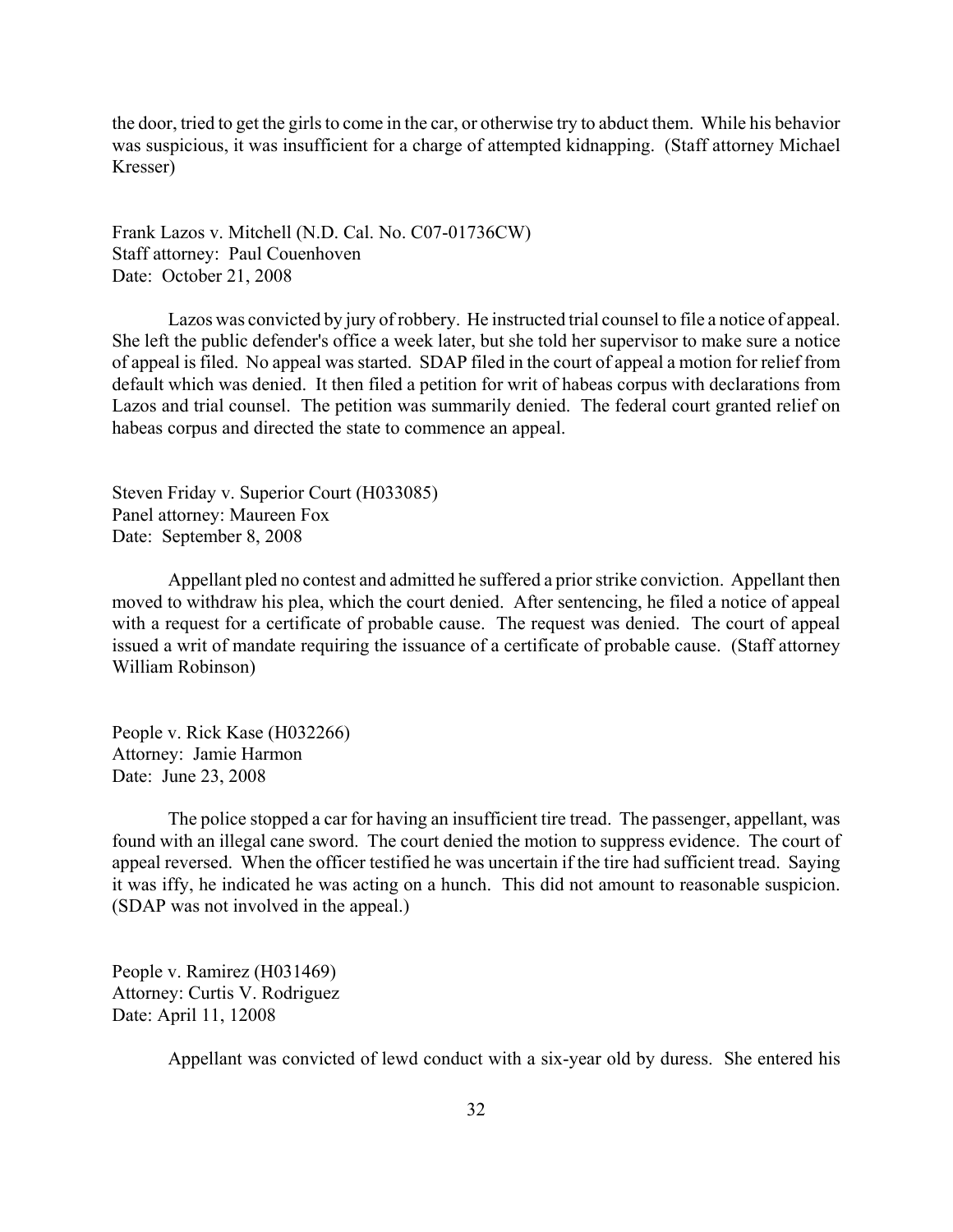room one night where he then proceeded to molest her. The court of appeal agreed there was insufficient evidence of duress. The conviction was reduced to non-forcible lewd conduct. (SDAP was not involved in the appeal.)

P.M. v. Superior Court (H032500) Attorneys: Donna Chirco, Associate Dependency Attorneys Evguenia Vatchkova, Dependency Legal Services Date: April 3, 3008

Previously, the court of appeal held that it was error for the juvenile court to fail to consider a tribe's petition to intervene in a dependency case. On remand, the juvenile court denied the tribe's petition to transfer the matter to a tribal court. The court set the matter for a section 366.26 hearing. Trial counsel for the parents filed a writ petition on the ground that the request came too late in the proceeding. The court of appeal granted relief. The statute requires transfer unless the court finds sufficient reason not to do so. Here, there was insufficient evidence to deny the transfer request. The delay in the request to transfer was a result of CPS's repeated failure to provide proper notice. When proper notice was provided, the tribe promptly requested transfer. The court of appeal ordered that the transfer request be granted. (SDAP was not involved in the matter.)

Dung Pham v. Terhune (N.D. No. C02-1348 PJH) Attorney: Cliff Gardner Date: March 20, 2008

Two people chased down and shot dead the victim. It was undisputed that one of the shooters was Tien Ha, who was never apprehended. The prosecution claimed Pham was the other shooter. Pham claimed a third person, Tuan Hoang was the other gunman. The police did stop Hoang immediately after the incident and did a gunshot residue test. According to the expert at the Santa Clara County District Attorney's Crime Lab, the test was inconclusive. The expert explained that a gunshot residue would contain traces of lead, antimony, and barium. The sample tested, however, contained only antimony and titanium which would be inconsistent with gunshot residue. Pham was convicted of murder and the Sixth District Court of Appeal affirmed. He filed a federal habeas corpus petition, claiming *Brady* violation for not disclosing the expert's lab notes. The federal court ordered the disclosure of the notes and this led to Pham being allowed to retest the sample. The new test revealed the presence of lead, antimony, and barium which indicated that Hoang, not Pham, was the other gunman. The district court granted relief on habeas corpus. (SDAP was not involved in the matter.)

People v. DeShawn Campbell (H032068) Attorney: Edward Sousa and Stuart Kirchick Date: January 30, 2008